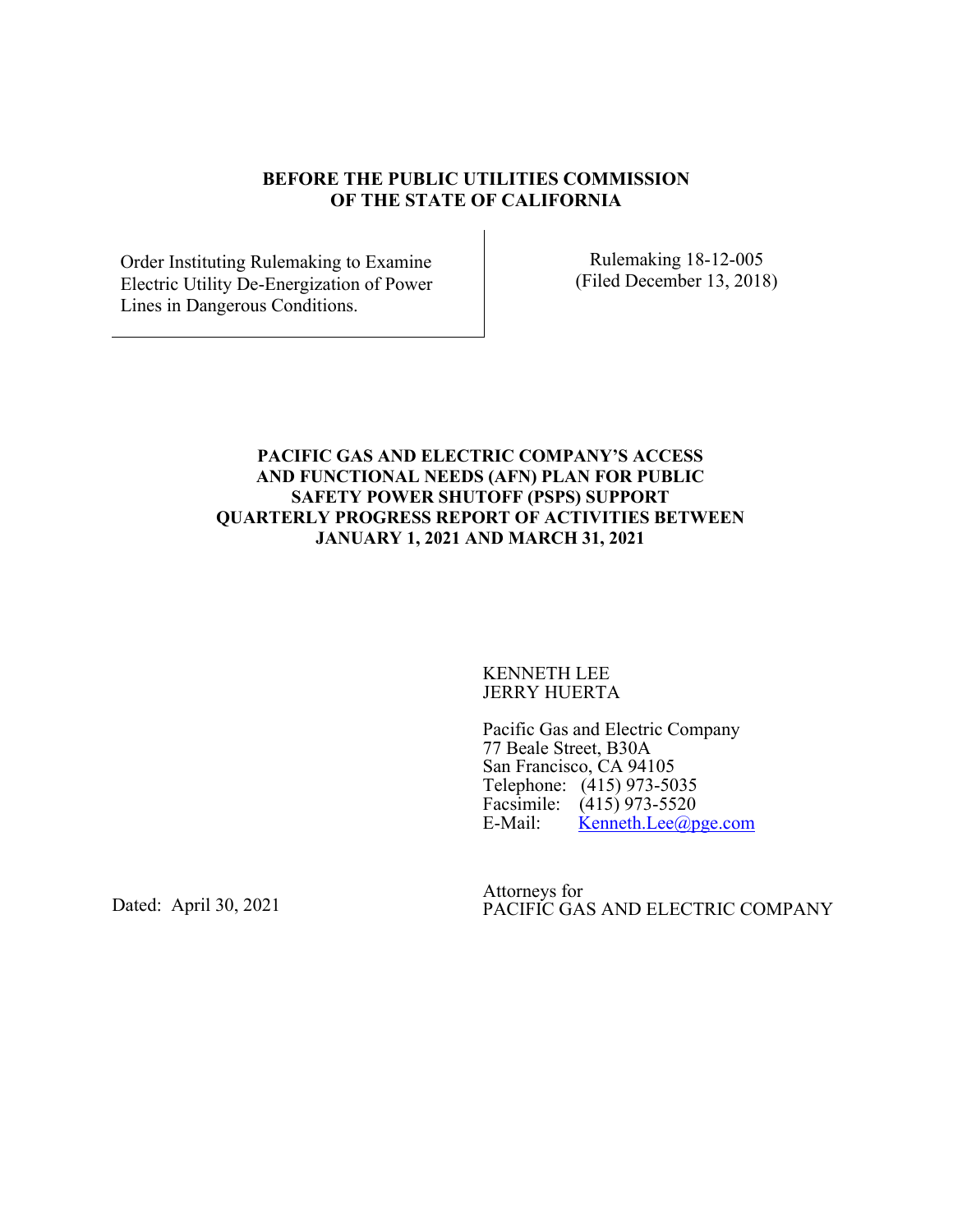#### **BEFORE THE PUBLIC UTILITIES COMMISSION OF THE STATE OF CALIFORNIA**

Order Instituting Rulemaking to Examine Electric Utility De-Energization of Power Lines in Dangerous Conditions.

Rulemaking 18-12-005 (Filed December 13, 2018)

### **PACIFIC GAS AND ELECTRIC COMPANY'S ACCESS AND FUNCTIONAL NEEDS (AFN) PLAN FOR PUBLIC SAFETY POWER SHUTOFF (PSPS) SUPPORT QUARTERLY PROGRESS REPORT OF ACTIVITIES BETWEEN JANUARY 1, 2021 AND MARCH 31, 2021**

In accordance with Conclusion of Law 36 of the California Public Utilities Commission's

Phase 2 De-Energization Decision (D.) 20-05-051, Pacific Gas and Electric Company (PG&E)

respectfully submits this Quarterly Progress Report of Activities Between January 1, 2021 and

March 31, 2021 regarding its efforts designed to support people and communities with access

and functional needs (AFN) during Public Safety Power Shutoff (PSPS) de-energization events (AFN Plan).

Respectfully Submitted,

KENNETH LEE JERRY HUERTA

By: */s/ Kenneth Lee*  KENNETH LEE

Pacific Gas and Electric Company 77 Beale Street, B30A San Francisco, CA 94105 Telephone: (415) 973-5035 Facsimile:  $(415)$  973-5520<br>E-Mail: Kenneth.Lee@p  $\text{Kenneth.}$ Lee $\textcircled{a}$ pge.com

Attorneys for PACIFIC GAS AND ELECTRIC COMPANY

Dated: April 30, 2021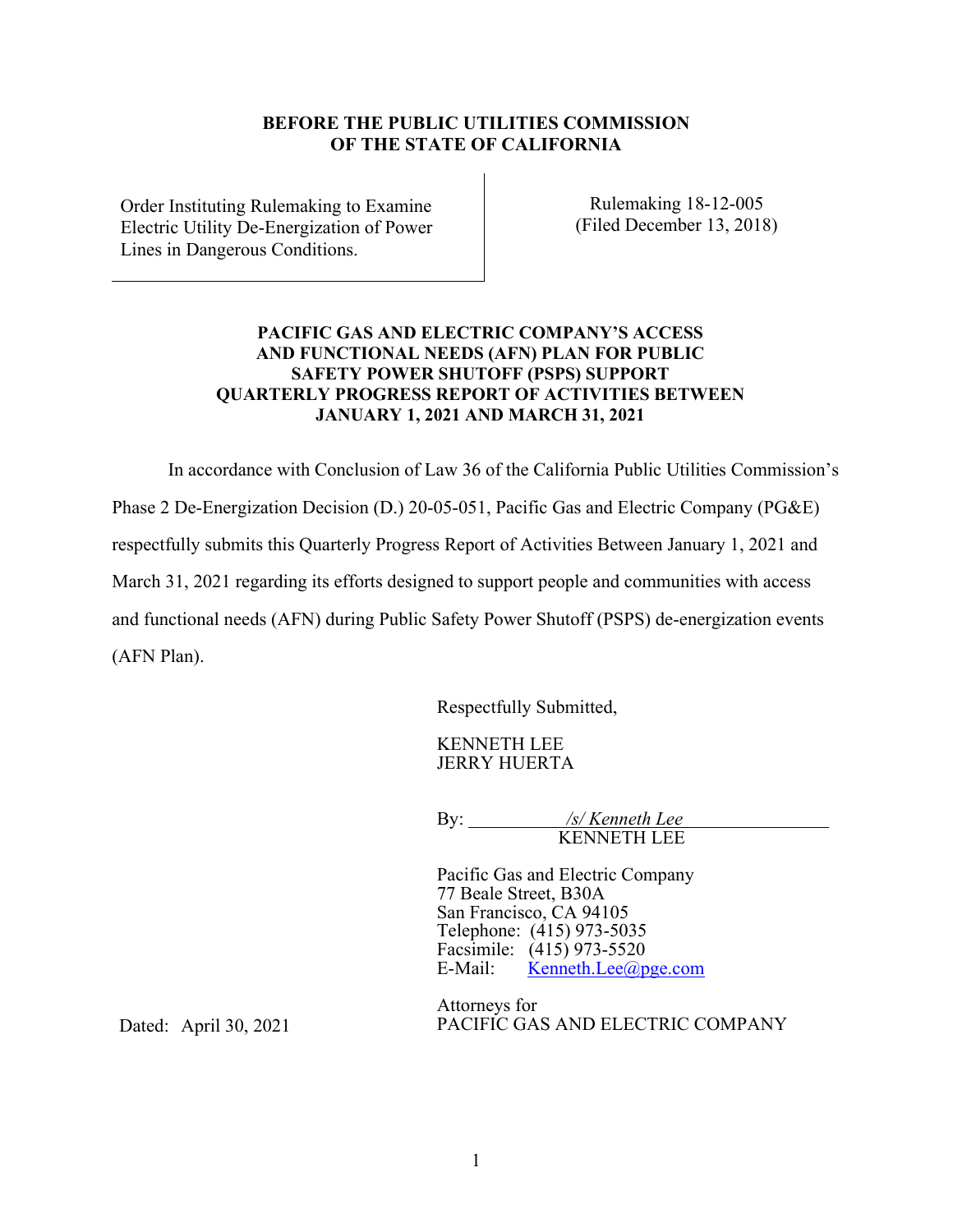Access and Functional Needs (AFN) Plan for Public Safety Power Shutoff (PSPS) Support

Quarterly Progress Report of Activities Between January 1, 2021 and March 31, 2021

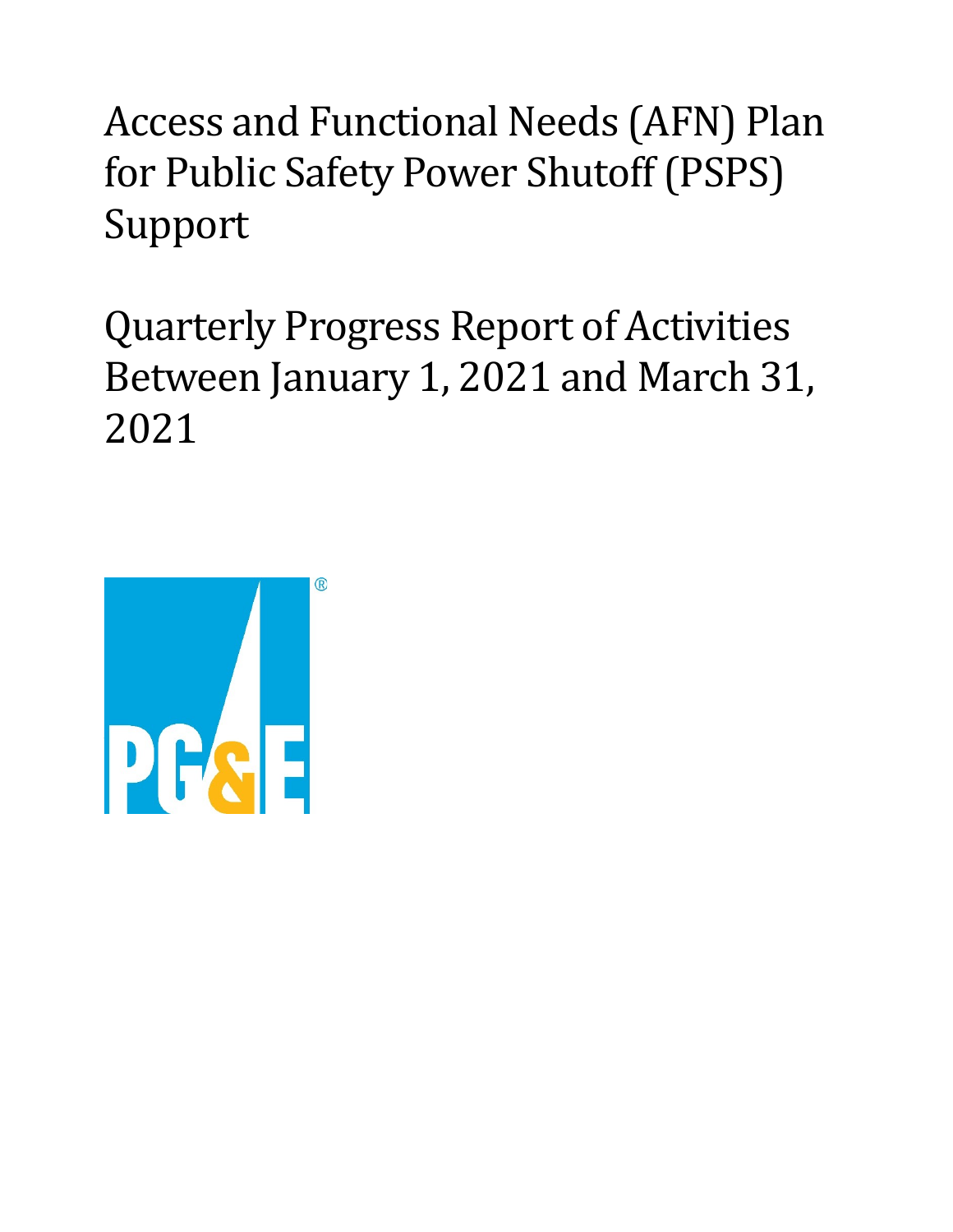**Table of Contents**

| 1<br>$\mathbf{2}$       |            |          |                                                                               |  |  |  |  |
|-------------------------|------------|----------|-------------------------------------------------------------------------------|--|--|--|--|
|                         | 2.1        |          |                                                                               |  |  |  |  |
| $\overline{3}$          |            |          |                                                                               |  |  |  |  |
|                         | 3.1        |          |                                                                               |  |  |  |  |
|                         | 3.2        |          |                                                                               |  |  |  |  |
|                         | 3.3        | 3.3.1    |                                                                               |  |  |  |  |
|                         |            | 3.3.2    |                                                                               |  |  |  |  |
|                         | 3.4        |          | Programs Serving Medically Sensitive, Low-Income Customers, and Disadvantaged |  |  |  |  |
|                         |            |          |                                                                               |  |  |  |  |
|                         |            | 3.4.1    |                                                                               |  |  |  |  |
|                         |            | 3.4.2    |                                                                               |  |  |  |  |
|                         |            | 3.4.3    | California Alternate Rates for Energy Program (CARE) / Family Electric Rate   |  |  |  |  |
|                         | 3.5        |          |                                                                               |  |  |  |  |
|                         |            | 3.5.1    |                                                                               |  |  |  |  |
|                         | 3.6        |          |                                                                               |  |  |  |  |
|                         | 3.7        |          |                                                                               |  |  |  |  |
| $\overline{\mathbf{4}}$ | 4.1        |          |                                                                               |  |  |  |  |
|                         |            | 4.1.1    |                                                                               |  |  |  |  |
|                         |            | 4.1.2    |                                                                               |  |  |  |  |
|                         | 4.2        |          |                                                                               |  |  |  |  |
|                         | 4.3        |          |                                                                               |  |  |  |  |
|                         | 4.4<br>4.5 |          |                                                                               |  |  |  |  |
| 5                       |            |          |                                                                               |  |  |  |  |
|                         | 5.1        |          |                                                                               |  |  |  |  |
|                         | 5.2        |          |                                                                               |  |  |  |  |
|                         | 5.3        |          |                                                                               |  |  |  |  |
|                         | 5.4<br>5.5 | Website. |                                                                               |  |  |  |  |
|                         |            | 5.5.1    |                                                                               |  |  |  |  |
|                         |            | 5.5.2    |                                                                               |  |  |  |  |
|                         |            | 5.5.3    |                                                                               |  |  |  |  |
|                         |            | 5.5.4    |                                                                               |  |  |  |  |
|                         |            | 5.5.5    |                                                                               |  |  |  |  |
|                         |            | 5.5.6    |                                                                               |  |  |  |  |
| 6                       |            |          |                                                                               |  |  |  |  |
|                         |            |          |                                                                               |  |  |  |  |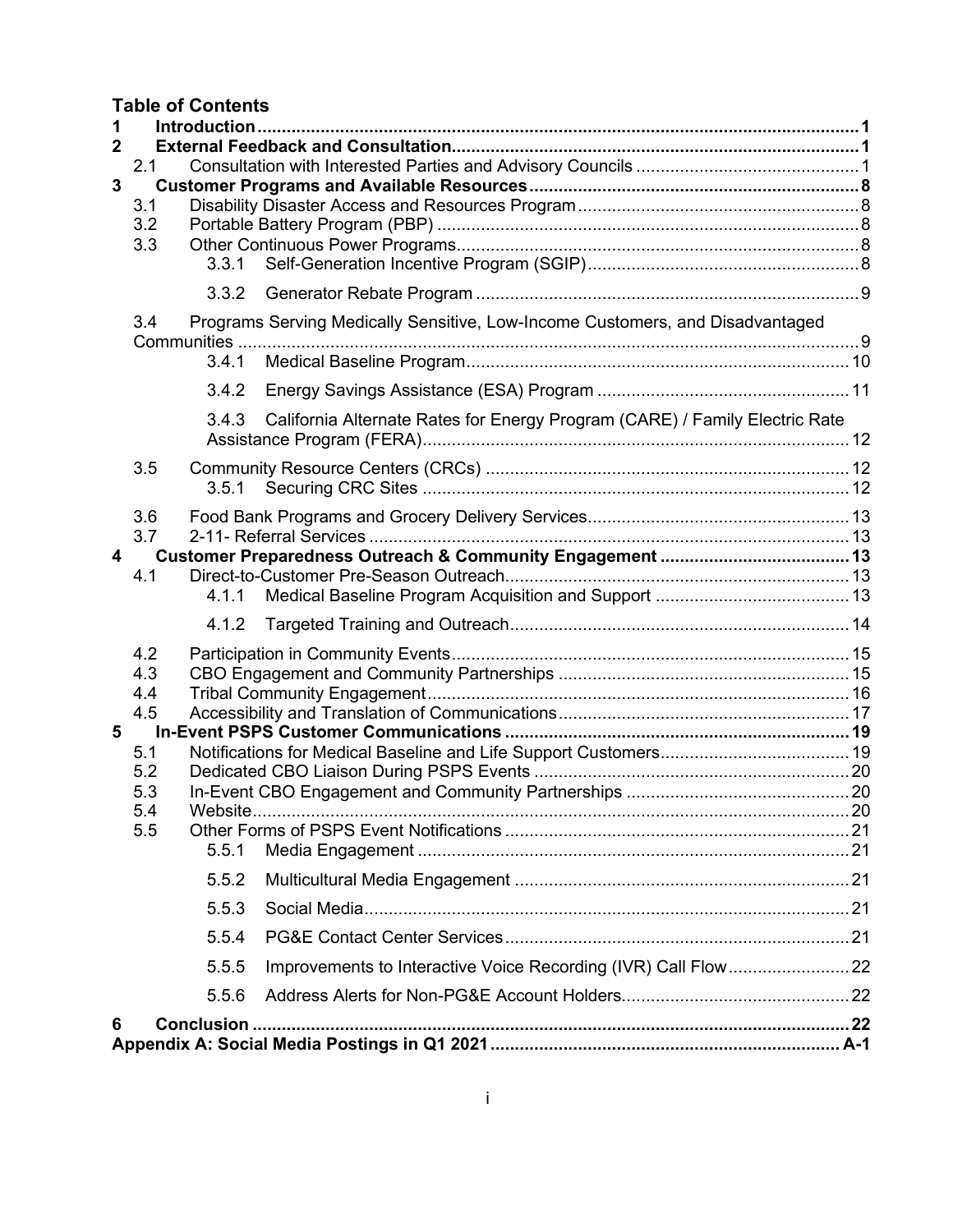# **List of Tables**

| Table 1. Summary of Consultation with Interested Parties and Advisory Councils 2               |  |
|------------------------------------------------------------------------------------------------|--|
|                                                                                                |  |
|                                                                                                |  |
| Table 4. PG&E Medical Baseline Program Customer Enrollments (Jan 1 - Mar 31, 2021) 10          |  |
| Table 5. Types and Counts of Customers Above and Beyond Medical Baseline Program 10            |  |
|                                                                                                |  |
|                                                                                                |  |
| Table 8. 2020 vs. 2021 Medical Baseline Program Acquisition Targeting Outcomes  14             |  |
|                                                                                                |  |
|                                                                                                |  |
| Table 11. PSPS AFN-Related CBO Engagement and Community Partnerships 15                        |  |
|                                                                                                |  |
|                                                                                                |  |
| Table 14. Summary of Q1 2021 Notifications for Medical Baseline and Life Support Customers  20 |  |
|                                                                                                |  |
|                                                                                                |  |
|                                                                                                |  |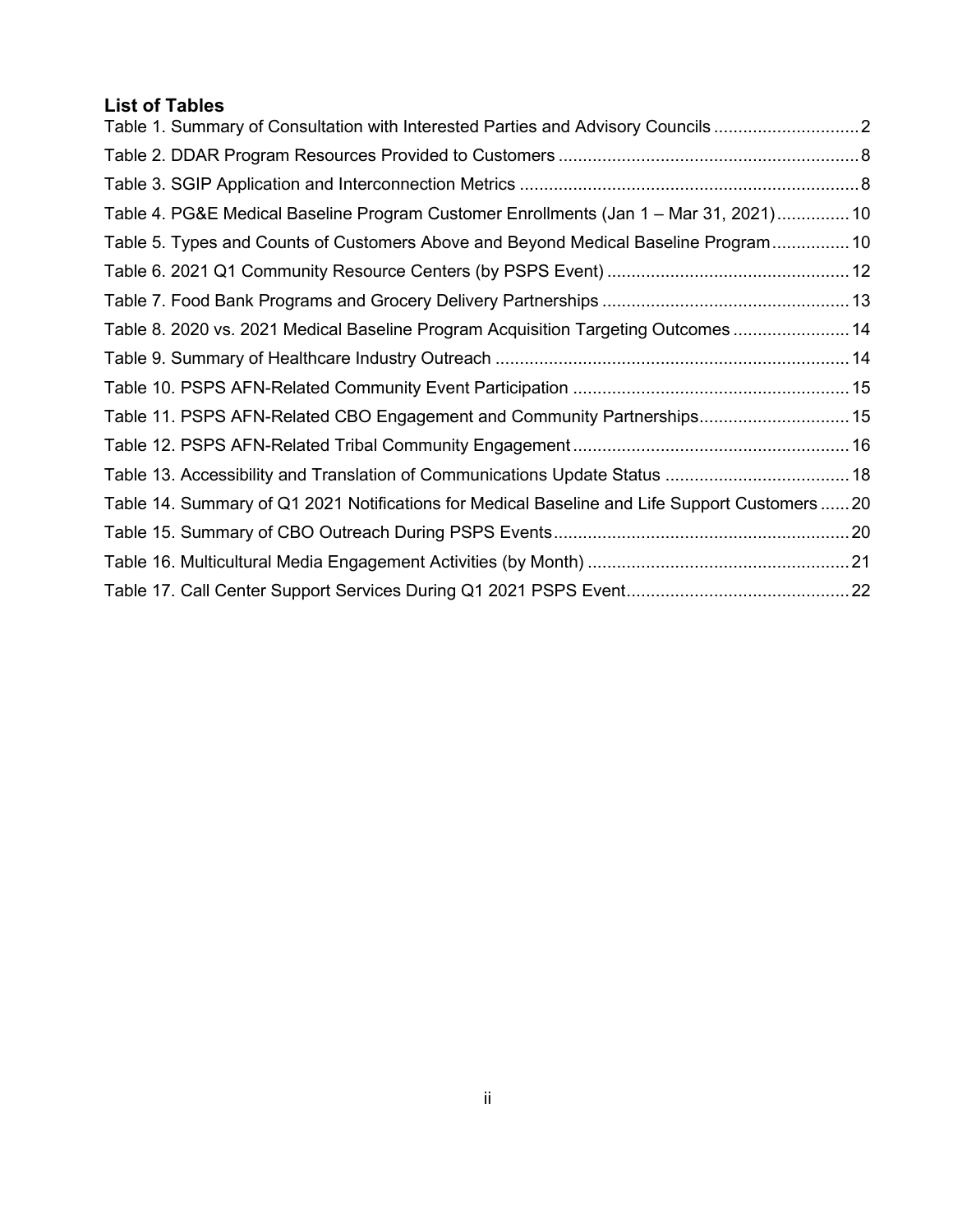# <span id="page-5-0"></span>**1 Introduction**

In accordance with the Conclusion of Law 36 in Decision (D.) 20-05-051, Pacific Gas and Electric Company (PG&E) provides this quarterly update regarding our progress towards meeting our 2021 PSPS Access and Functional Needs (AFN) Plan and the impact of our efforts to support the AFN and vulnerable population during de-energization events (also known as Public Safety Power Shutoff (PSPS) events). This update addresses our efforts since January 1, 2021.

Since last reporting progress on PG&E's AFN activities on December 1, 2020, PG&E has achieved the following significant milestones to help serve our most vulnerable customers before, during, and after a PSPS event:

- Customers now have the ability to set language preference within their account online at pge.com to request receipt of PSPS notifications in English, Spanish, Chinese (Cantonese or Mandarin for spoken-language communications), Vietnamese, Korean, Tagalog, Russian, Arabic, Farsi, Punjabi, Japanese, Khmer, Hmong, Thai, Hindi, or Portuguese.
- Launched PSPS Address Alerts for non-PG&E account holders so that any individual served by PG&E or with interest in a location served by PG&E can sign up for PSPS event notifications in any of 16 languages delivered via phone call or SMS text. Address Alerts replace the previously available option of Zip Code Alerts.
- Hosted 28 virtual community engagements during Q1 conducting listening sessions with our Tribal and CBO partners, Regional Working Group sessions with city and county jurisdictions, and Safety Town Halls with local communities.
- Completed an analysis to inform outreach to additional Food Banks, Meals on Wheels, and Local Grocery Delivery Services, and other CBOs to provide resources and support customers during PSPS events. These partnerships provide customers with a source of food if they experience food loss due to a PSPS event.
- Formed 6 new partnerships with HealthCare Groups and the CA Rural Tribal Health Board during Q1. Joint virtual training on the Medical Baseline Program with the other CA investorowned utilities was held with the state's In-Home Health Supportive Services (IHSS) care providers. PG&E worked with healthcare partners to promote the Medical Baseline Program through educational webinars for partners and distribution of applications and collateral. HealthCare partners will also be provided promotional material about the Disability Disaster Access and Resources Program, a partnership between PG&E and the California Foundation for Independent Living Centers (CFILC).

# <span id="page-5-1"></span>**2 External Feedback and Consultation**

PG&E is focused on listening to our customers and key partners to understand the needs and desires of potentially impacted communities to account for and act on the feedback received about design, implementation, and identification of opportunities to improve its support to vulnerable customers. The following section describes the feedback we have solicited since January 1, 2021, from our customers and key partners and how we plan to incorporate the feedback to enhance customers' experience.

## <span id="page-5-2"></span>**2.1 Consultation with Interested Parties and Advisory Councils**

PG&E continues to engage with interested parties and advisory councils to gain feedback on our approaches for serving customers before, during, and after PSPS events. [Table 1](#page-6-0) [below](#page-6-0) summarizes our engagement activities with interested parties and advisory councils for Q1 2021.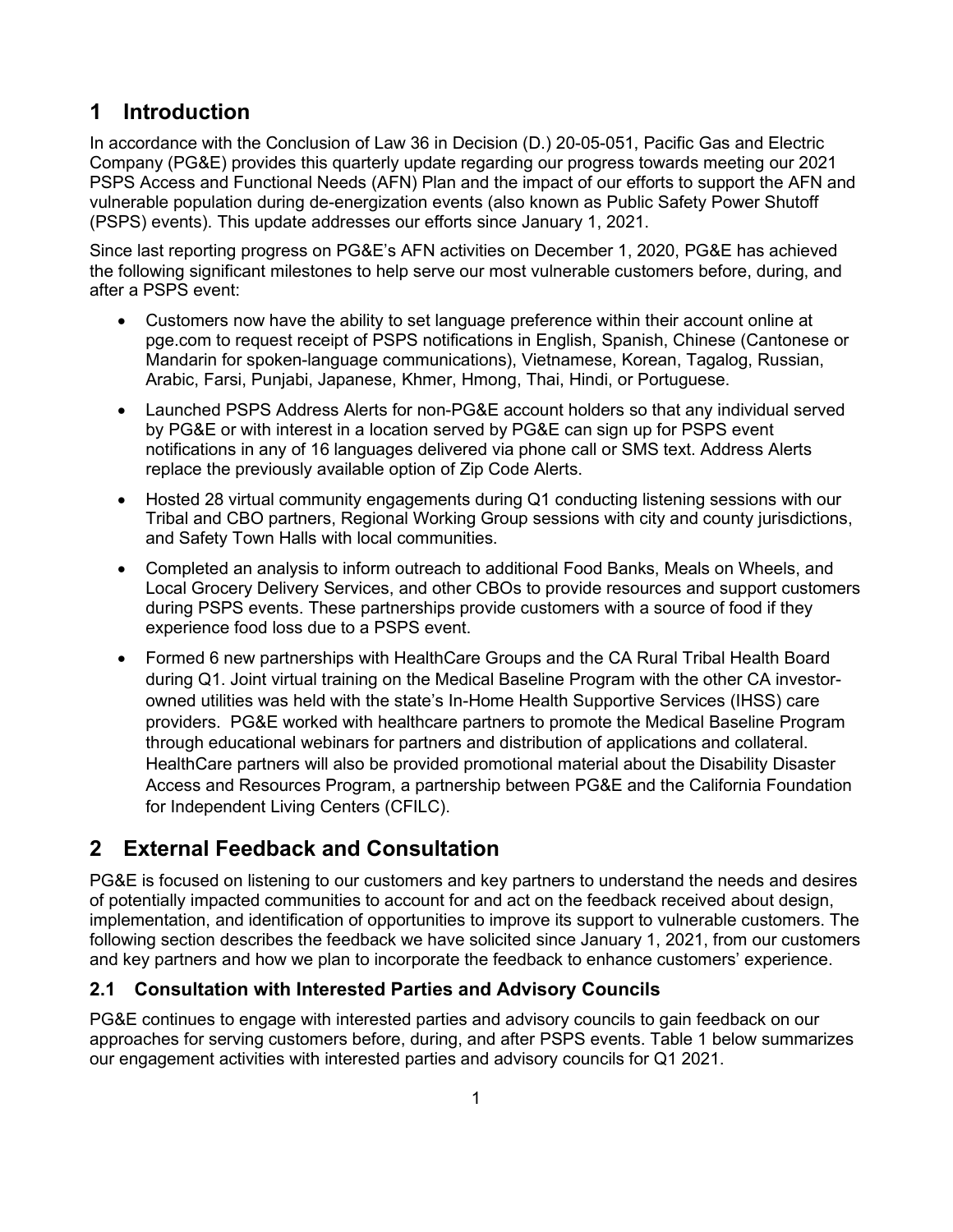<span id="page-6-0"></span>

| People with Disabilities and Aging Advisory Council (PWDAAC)                                               |                                                                                                                                                                                                                                                                                                                                                                                                                                                                                                                                                                                                                                                                                                                                                                                                                                                                                                |                                            |  |  |  |  |  |
|------------------------------------------------------------------------------------------------------------|------------------------------------------------------------------------------------------------------------------------------------------------------------------------------------------------------------------------------------------------------------------------------------------------------------------------------------------------------------------------------------------------------------------------------------------------------------------------------------------------------------------------------------------------------------------------------------------------------------------------------------------------------------------------------------------------------------------------------------------------------------------------------------------------------------------------------------------------------------------------------------------------|--------------------------------------------|--|--|--|--|--|
| <b>Meeting</b>                                                                                             | <b>Feedback</b>                                                                                                                                                                                                                                                                                                                                                                                                                                                                                                                                                                                                                                                                                                                                                                                                                                                                                | Past and Future Actions Guided by Feedback |  |  |  |  |  |
| Date: February 26, 2021<br><b>Location: Virtual</b><br><b>Purpose: Share</b>                               | Many of the suggestions received have been incorporated in<br>Consider the unique needs of the<br>$\bullet$<br>the AFN Plan, and are becoming best practices for reaching<br>AFN community, including that many<br>AFN customers and communities with critical information:<br>older adults and/or individuals with                                                                                                                                                                                                                                                                                                                                                                                                                                                                                                                                                                            |                                            |  |  |  |  |  |
| information about the<br>expiration of the COVID-19<br>emergency customer                                  | disabilities may not have access to<br>Offer materials in alternative formats such as braille, large<br>$\bullet$<br>the internet.<br>print, and audio.                                                                                                                                                                                                                                                                                                                                                                                                                                                                                                                                                                                                                                                                                                                                        |                                            |  |  |  |  |  |
| protections and seek input<br>on PG&E's communication<br>plan with PWDAAC                                  | Preferred methods of communication<br>Communicate early, and often, and using a multichannel<br>are to leverage community-based<br>campaign to drive awareness.<br>organizations (CBOs) or other trusted                                                                                                                                                                                                                                                                                                                                                                                                                                                                                                                                                                                                                                                                                       |                                            |  |  |  |  |  |
| members and other<br>organizations representing<br>individuals with access and                             | Engage with media, including multi-cultural news<br>$\bullet$<br>partners, traditional mail, and<br>organizations and press releases, issuing radio spot ads,<br>TV/radio. Radio is especially<br>etc.<br>important for individuals with vision                                                                                                                                                                                                                                                                                                                                                                                                                                                                                                                                                                                                                                                |                                            |  |  |  |  |  |
| functional needs (AFN).                                                                                    | impediments.<br>Use CBOs and other trusted entities to serve hard-to-reach<br>$\bullet$<br>Develop a toolkit of resources about<br>populations.<br>$\bullet$                                                                                                                                                                                                                                                                                                                                                                                                                                                                                                                                                                                                                                                                                                                                   |                                            |  |  |  |  |  |
|                                                                                                            | PG&E programs that partner<br>The toolkit PG&E developed for PSPS events will be used<br>organizations and community<br>as a foundation to create the requested toolkit for PG&E's<br>members can access.<br>programs that benefit low-income and customers with<br>Proactively contact customers and be<br>disabilities.<br>aware that the AFN community is                                                                                                                                                                                                                                                                                                                                                                                                                                                                                                                                   |                                            |  |  |  |  |  |
| Date: March 19, 2021<br><b>Location: Virtual</b><br><b>Purpose: First Quarter</b><br><b>PWDAAC Meeting</b> | being inundated with scams.<br><b>Shared PG&amp;E Customer Programs</b><br>Highlighted a CPUC-hosted Workshop on the PSPS<br>$\bullet$<br>$\bullet$<br>and Products for Vulnerable and AFN<br>programs in California on March 29. The workshop<br>included an afternoon session with two roundtable<br>Customers.<br>discussions covering local governments, tribes, and the<br>Recap of 2021 Wind Event.<br>$\bullet$<br>Access and Functional Needs community.<br>2021 PSPS Overview and Program<br>$\bullet$<br>PG&E plans to host county-specific webinars related to<br>Improvements and Plans to Host<br>$\bullet$<br>PSPS preparedness in 2021.<br>Virtual Community PSPS Webinars.<br>Analysis of Community Based Organization partnership<br>PSPS CBO Focus Group Recap and<br>$\bullet$<br>$\bullet$<br>support for our customers during PSPS events. There are<br>CBO Gap Analysis. |                                            |  |  |  |  |  |
|                                                                                                            | a few counties we are working with to increase<br>Time of Use Rate Transition Plan.<br>$\bullet$                                                                                                                                                                                                                                                                                                                                                                                                                                                                                                                                                                                                                                                                                                                                                                                               |                                            |  |  |  |  |  |

# **Table 1. Summary of Consultation with Interested Parties and Advisory Councils**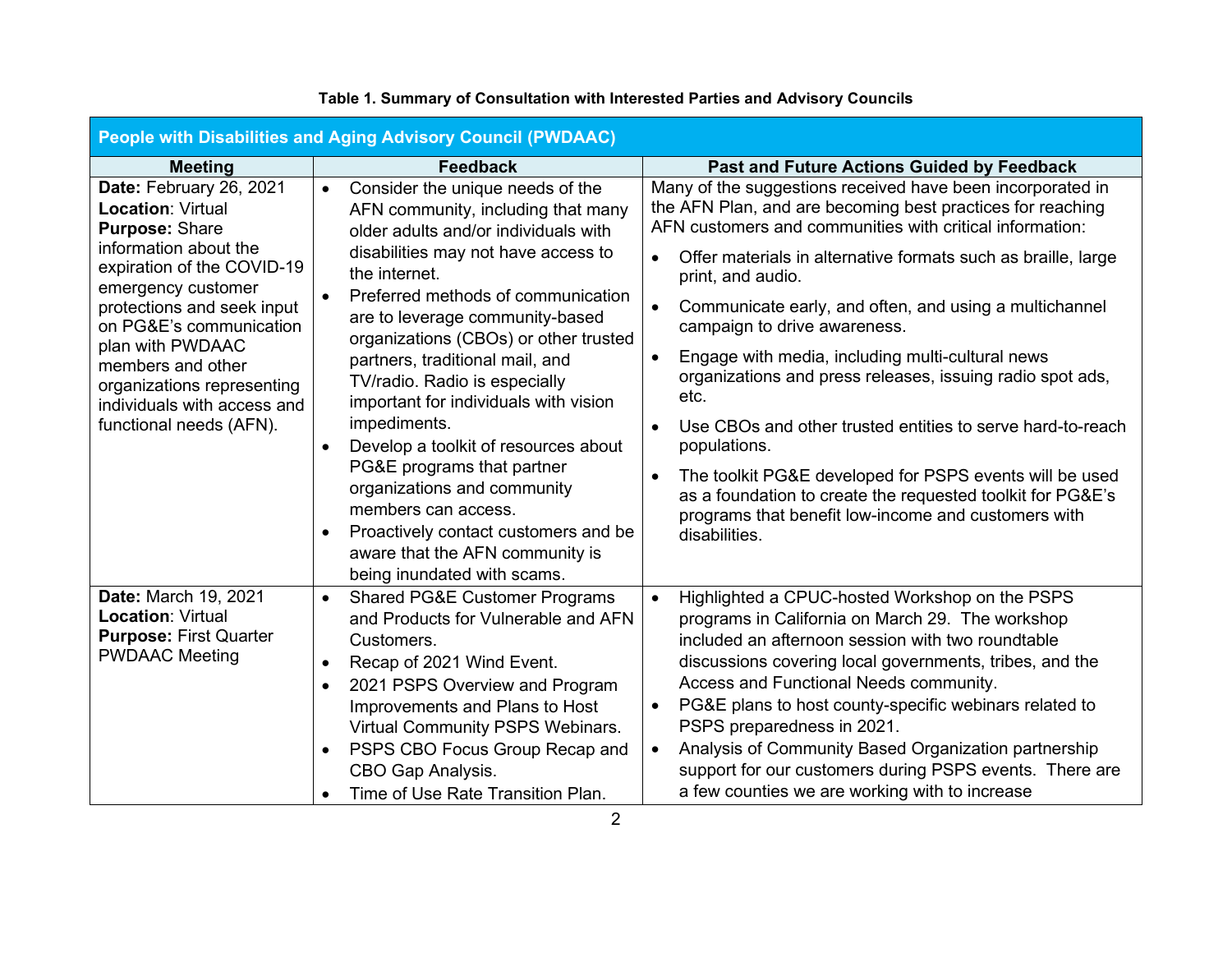| <b>Future Meetings</b>                                                                                                                                                                                                                                                | <b>Shared CPUC Hosted Workshop</b><br>$\bullet$<br>Scheduled on 3/29/21.<br>June 11, September 17, and December 17, 2021                                                                                                                                                                                                                                                                                                                                                                                                                                                                                                                                                                                                                                                                     | partnerships.<br>Post-COVID CBO partnerships and packages to share with<br>AFN communities.<br>TOU transition materials have been created and can be<br>$\bullet$<br>shared.                                                                                                                                                    |
|-----------------------------------------------------------------------------------------------------------------------------------------------------------------------------------------------------------------------------------------------------------------------|----------------------------------------------------------------------------------------------------------------------------------------------------------------------------------------------------------------------------------------------------------------------------------------------------------------------------------------------------------------------------------------------------------------------------------------------------------------------------------------------------------------------------------------------------------------------------------------------------------------------------------------------------------------------------------------------------------------------------------------------------------------------------------------------|---------------------------------------------------------------------------------------------------------------------------------------------------------------------------------------------------------------------------------------------------------------------------------------------------------------------------------|
| <b>Statewide IOU AFN Advisory Council</b>                                                                                                                                                                                                                             |                                                                                                                                                                                                                                                                                                                                                                                                                                                                                                                                                                                                                                                                                                                                                                                              |                                                                                                                                                                                                                                                                                                                                 |
| <b>Meeting</b>                                                                                                                                                                                                                                                        | <b>Feedback</b>                                                                                                                                                                                                                                                                                                                                                                                                                                                                                                                                                                                                                                                                                                                                                                              | <b>Past and Future Actions Guided by Feedback</b>                                                                                                                                                                                                                                                                               |
| Date: January 22, 2021<br><b>Location: Virtual</b><br>Purpose: Q1 IOU AFN<br><b>Advisory Council Meeting</b><br>with CPUC Update and<br>discussion on how the<br>IOUs can further identify<br>and reach the non-medical<br>baseline self-identified<br>AFN customers. | Planning for 2021 it was agreed that<br>$\bullet$<br>the Council would move from<br>updates to co-creating solutions.<br><b>State Council on Developmental</b><br>$\bullet$<br>Disabilities (SCDD) shared it is in the<br>process of submitting a proposed<br>amendment to Public Utilities Code<br>section 739. The proposal<br>recommends that IHSS, Regional<br>Centers and Self-Certified individuals<br>be eligible for Medical Baseline.<br>Feedback is that the self-<br>identification process tends to be<br>labor-intensive, uncomfortable, and<br>incomplete. A recommendation is to<br>decouple the PSPS notifications from<br>the Medical Baseline program and<br>leverage Regional Centers/IHSS<br>data to identify AFN customers while<br>addressing the data privacy issues. | Allow time during future meetings for the CPUC AFN<br>$\bullet$<br>Coordinator to provide commission updates to Council<br>Members.<br>Develop a subcommittee to discuss SCDD's proposed<br>$\bullet$<br>amendment to Public Code 739 and develop ways to<br>partner with statewide agencies to identify the AFN<br>households. |
| Dates: January 29;                                                                                                                                                                                                                                                    | Address the issue that was raised by<br>$\bullet$                                                                                                                                                                                                                                                                                                                                                                                                                                                                                                                                                                                                                                                                                                                                            | Developed preliminary "game plan" for review with the full<br>$\bullet$                                                                                                                                                                                                                                                         |
| February 2, 12, 17; and                                                                                                                                                                                                                                               | SCDD that the current process of                                                                                                                                                                                                                                                                                                                                                                                                                                                                                                                                                                                                                                                                                                                                                             | Advisory Council.                                                                                                                                                                                                                                                                                                               |
| March 5, 2021                                                                                                                                                                                                                                                         | getting customers to opt into the IOU                                                                                                                                                                                                                                                                                                                                                                                                                                                                                                                                                                                                                                                                                                                                                        | Present to Council at the March meeting.<br>$\bullet$                                                                                                                                                                                                                                                                           |
| <b>Location: Virtual</b><br><b>Purpose: Subcommittee</b>                                                                                                                                                                                                              | notification system is too slow, costly,<br>and labor-intensive. More needed to<br>be done to reach the AFN population.                                                                                                                                                                                                                                                                                                                                                                                                                                                                                                                                                                                                                                                                      | Set up meetings with statewide leaders for the Regional<br>$\bullet$<br>Centers and IHSS to discuss data exchange and                                                                                                                                                                                                           |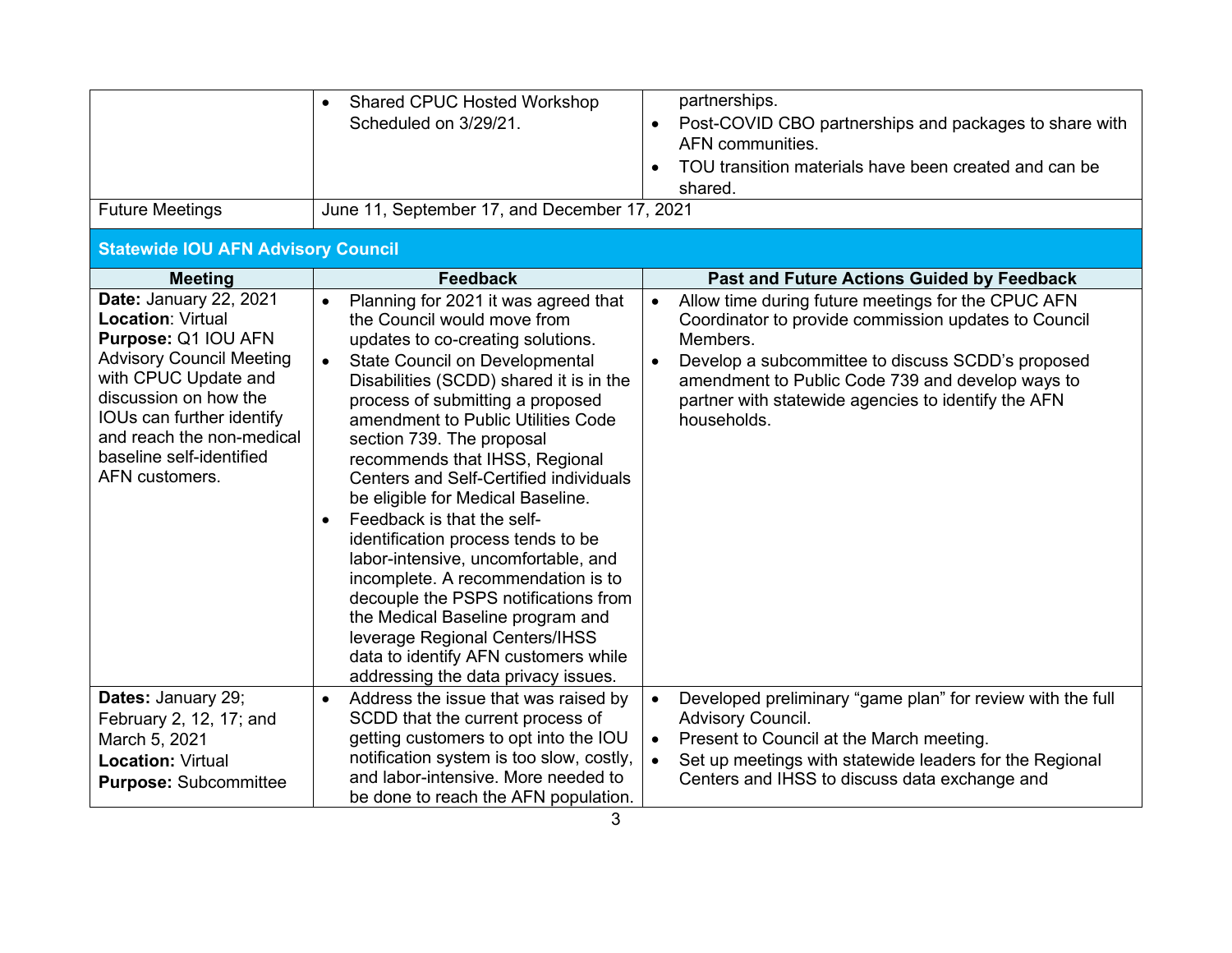| developed to continue the<br>discussions about ways to<br>partner with statewide<br>agencies to identify the<br>AFN households.                                                                                                                     | It was acknowledged that Medical<br>Baseline is a rate applicable to only a<br>portion of the AFN population and<br>therefore is not a complete<br>representation of the AFN total<br>population.<br>Agreement on the state agencies that<br>$\bullet$<br>should be considered including IHSS,<br>and the Regional Centers, to<br>augment the current IOU program<br>such as Medical Baseline and the<br>self-certify process.<br>Work was done to define a "game"<br>$\bullet$<br>plan" and align on the challenge and<br>opportunity as well as the<br>workstreams needed. The game plan<br>includes the Council's feedback and<br>includes the workstreams to identify<br>any AFN needs, Communications<br>Continuous improvement, and<br>potential targeted programs and | partnership feasibilities.                                                                                                                                                                                                                                     |
|-----------------------------------------------------------------------------------------------------------------------------------------------------------------------------------------------------------------------------------------------------|------------------------------------------------------------------------------------------------------------------------------------------------------------------------------------------------------------------------------------------------------------------------------------------------------------------------------------------------------------------------------------------------------------------------------------------------------------------------------------------------------------------------------------------------------------------------------------------------------------------------------------------------------------------------------------------------------------------------------------------------------------------------------|----------------------------------------------------------------------------------------------------------------------------------------------------------------------------------------------------------------------------------------------------------------|
| Date: March 12, 2021<br><b>Location: Virtual</b><br>Purpose: Q1 IOU AFN<br><b>Advisory Council Meeting</b><br>with CPUC update and<br>discussion to identify gaps<br>in CBOs and other<br>community groups missing<br>from AFN customer<br>support. | services.<br>SCDD provided an update to the<br>$\bullet$<br>proposed amendment to Public<br>Utilities Code section 739. The<br>proposal recommends that IHSS,<br><b>Regional Centers and Self-Certified</b><br>individuals be eligible for Medical<br>Baseline.<br>CPUC shared a summary of the<br>Phase 3 staff proposal and discussed<br>ways for the Advisory Council to<br>comment on the proceedings.<br><b>CPUC encouraged Council Members</b><br>$\bullet$<br>to attend the virtual AFN working<br>session on March 29th.                                                                                                                                                                                                                                             | Continue with subcommittee meetings to align with the<br>$\bullet$<br>"game plan": Committees include identifying AFN<br>households and assessing needs, continuous<br>improvements around customer outreach, and exploring<br>targeted programs and services. |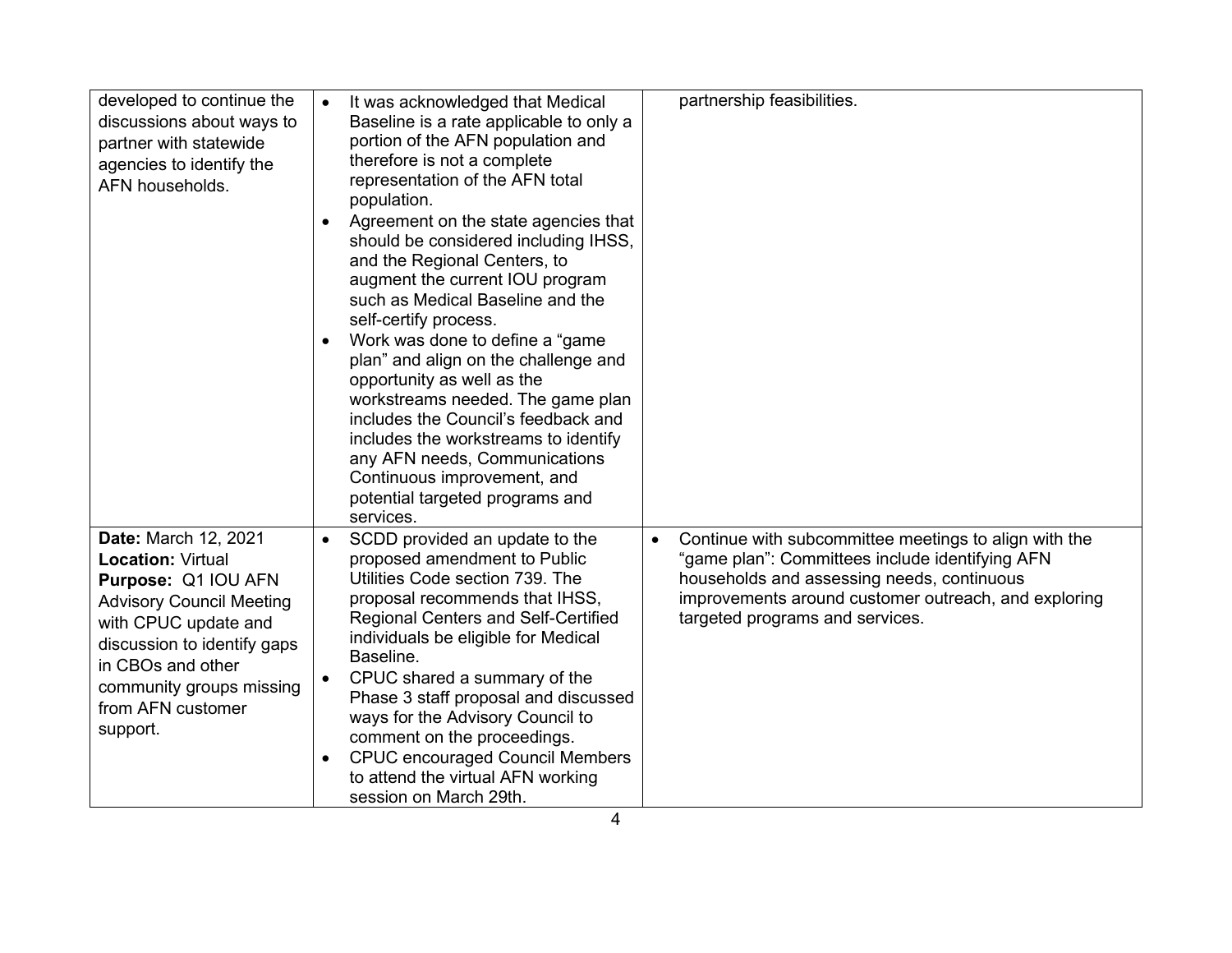|                                                                                                                                                                                                                                                                                                                                                | Discussed draft of the "game plan"<br>that the subcommittee developed<br>and incorporated feedback (e.g.<br>ensure that the plan augments the<br>IOU efforts not replace them).                                                                                                                                                                                                                                                                                                                                   |                                                                                                                                                                                                                                                                                                                                                                                                                                                                                                                                                                                        |  |  |
|------------------------------------------------------------------------------------------------------------------------------------------------------------------------------------------------------------------------------------------------------------------------------------------------------------------------------------------------|-------------------------------------------------------------------------------------------------------------------------------------------------------------------------------------------------------------------------------------------------------------------------------------------------------------------------------------------------------------------------------------------------------------------------------------------------------------------------------------------------------------------|----------------------------------------------------------------------------------------------------------------------------------------------------------------------------------------------------------------------------------------------------------------------------------------------------------------------------------------------------------------------------------------------------------------------------------------------------------------------------------------------------------------------------------------------------------------------------------------|--|--|
| <b>Future Meetings</b>                                                                                                                                                                                                                                                                                                                         | April 30 and May 21, 2021                                                                                                                                                                                                                                                                                                                                                                                                                                                                                         |                                                                                                                                                                                                                                                                                                                                                                                                                                                                                                                                                                                        |  |  |
|                                                                                                                                                                                                                                                                                                                                                | <b>Disadvantaged Communities Advisory Group (DAC-AG)</b>                                                                                                                                                                                                                                                                                                                                                                                                                                                          |                                                                                                                                                                                                                                                                                                                                                                                                                                                                                                                                                                                        |  |  |
| <b>Meeting</b>                                                                                                                                                                                                                                                                                                                                 | <b>Feedback</b>                                                                                                                                                                                                                                                                                                                                                                                                                                                                                                   | <b>Past and Future Actions Guided by Feedback</b>                                                                                                                                                                                                                                                                                                                                                                                                                                                                                                                                      |  |  |
| Date: January 22,<br>February 19, and March<br>19, 2021<br><b>Location: Virtual</b><br>Purpose: Attend to ensure<br>PG&E is aware of topics<br>discussed by the DAC-AG,<br>and consider DAC<br>interests in all of its<br>program planning and<br>present on topics of<br>interest to the DAC-AG<br>upon invitation.<br><b>Future Meetings</b> | In January, discussion on Telecom<br>$\bullet$<br>access and the lack of a safety net to<br>ensure broadband access, due to it<br>not being classified as a necessary<br>utility.<br>In February, debriefed Root Causes<br>$\bullet$<br>Analysis that looked at causes of<br>August 2020 heatwave and rotating<br>outages and noted the likelihood of<br>more extreme weather events.<br>In March, PG&E presented its<br>climate adaptation Community<br>Engagement Plan overview.<br>Monthly for 2021, dates TBD | Concerning the AFN community and serving customers with<br>disabilities and access and functional needs, the DAC-AG<br>feedback was helpful too:<br>Recognize that many AFN customers do not have<br>broadband access, and communication plans for PSPS<br>need to incorporate non-digital methods.<br>Understand that more customers, including AFN customers,<br>$\bullet$<br>will be impacted by increasing extreme weather events.<br>Ensure AFN communities are considered in outreach efforts<br>$\bullet$<br>related to PG&E's climate adaptation Community<br>Engagement Plan. |  |  |
| <b>Low-Income Oversight Board (LIOB)</b>                                                                                                                                                                                                                                                                                                       |                                                                                                                                                                                                                                                                                                                                                                                                                                                                                                                   |                                                                                                                                                                                                                                                                                                                                                                                                                                                                                                                                                                                        |  |  |
| <b>Meeting</b>                                                                                                                                                                                                                                                                                                                                 | <b>Feedback</b>                                                                                                                                                                                                                                                                                                                                                                                                                                                                                                   | <b>Past and Future Actions Guided by Feedback</b>                                                                                                                                                                                                                                                                                                                                                                                                                                                                                                                                      |  |  |
| Date: March 11, 2021<br><b>Location: Virtual</b><br>Purpose: Present a high-<br>level timeline of key<br>activities as well as<br>marketing, education, and<br>outreach strategies for the<br>expiration of COVID-19<br>emergency customer                                                                                                     | Importance of communicating using<br>$\bullet$<br>simple, direct, and easy-to-<br>understand language.<br>IOUs should educate customers<br>about the prevalence of fraudulent<br>activities and how to avoid them.<br>Streamline customer interactions by<br>bundling programs and services.                                                                                                                                                                                                                      | Segment customers to prioritize the highest-need and tailor<br>$\bullet$<br>communications.<br>Use data-driven targeting to increase the effectiveness of<br>$\bullet$<br>messages.<br>PG&E is working to improve its ability to bundle multiple<br>$\bullet$<br>programs for the benefit of the customer and streamline<br>enrollment, where possible.                                                                                                                                                                                                                                |  |  |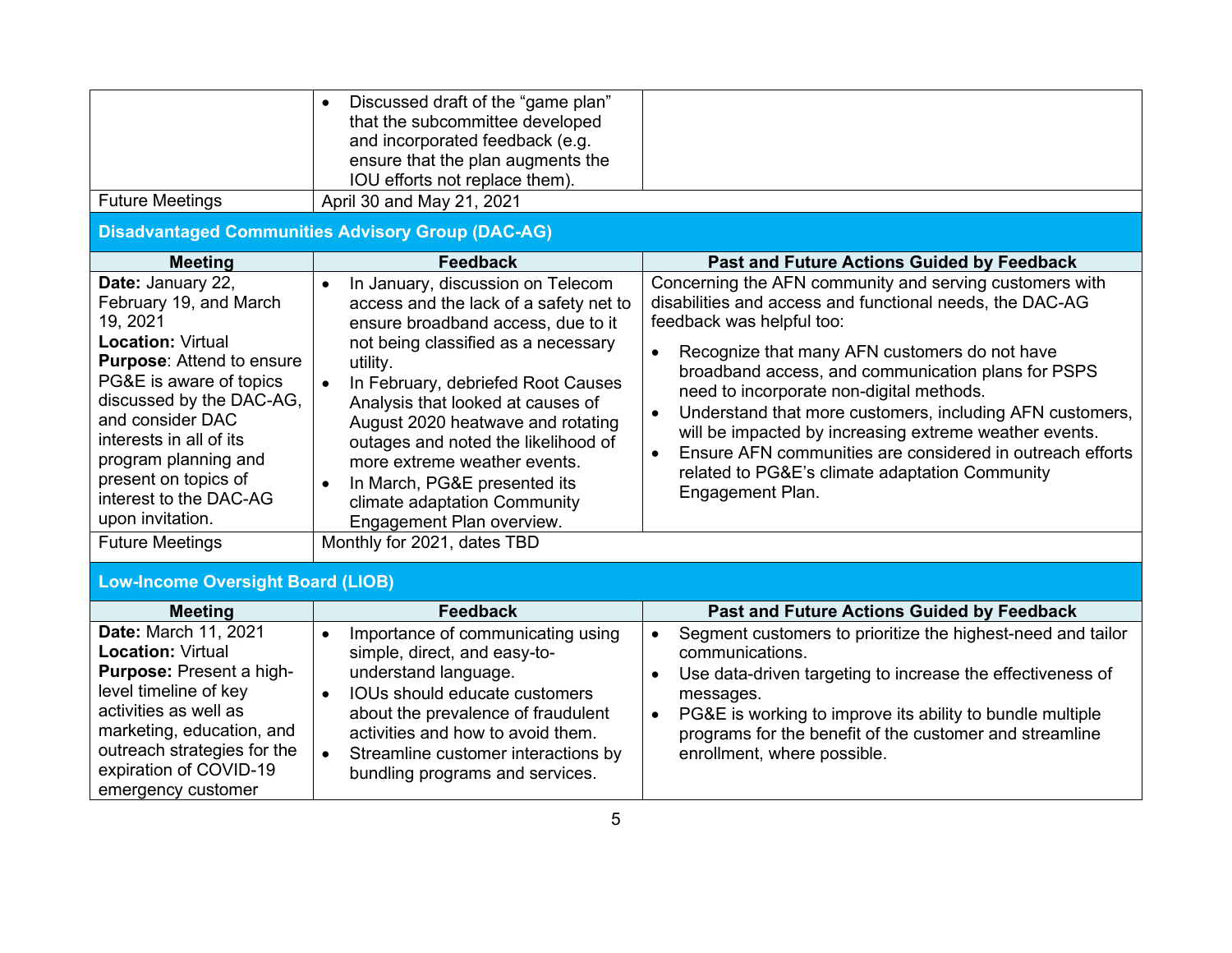| protections and seek broad<br>input from the LIOB<br>members and CPUC<br>representatives.<br><b>Future Meetings</b>                                                                                                                                                                                                                                                                                                                                                                                             | <b>Local Government Advisory Councils and Working Groups</b>                                                                                                                                                                                                                                                                                                                                                                                                                            | One meeting per quarter, to occur in June, September, and December 2021, dates TBD                                                                                                                                                                                                                                                                                                                                                                                                                                                                                                                                           |
|-----------------------------------------------------------------------------------------------------------------------------------------------------------------------------------------------------------------------------------------------------------------------------------------------------------------------------------------------------------------------------------------------------------------------------------------------------------------------------------------------------------------|-----------------------------------------------------------------------------------------------------------------------------------------------------------------------------------------------------------------------------------------------------------------------------------------------------------------------------------------------------------------------------------------------------------------------------------------------------------------------------------------|------------------------------------------------------------------------------------------------------------------------------------------------------------------------------------------------------------------------------------------------------------------------------------------------------------------------------------------------------------------------------------------------------------------------------------------------------------------------------------------------------------------------------------------------------------------------------------------------------------------------------|
| <b>Meeting</b>                                                                                                                                                                                                                                                                                                                                                                                                                                                                                                  | <b>Feedback</b>                                                                                                                                                                                                                                                                                                                                                                                                                                                                         | Past and Future Actions Guided by Feedback                                                                                                                                                                                                                                                                                                                                                                                                                                                                                                                                                                                   |
| Date: February 11, 2021                                                                                                                                                                                                                                                                                                                                                                                                                                                                                         | <b>Marin County Emergency Services</b><br>$\bullet$                                                                                                                                                                                                                                                                                                                                                                                                                                     | The next meeting is focused on customer preparedness<br>$\bullet$                                                                                                                                                                                                                                                                                                                                                                                                                                                                                                                                                            |
| <b>Location: Virtual</b><br>Coordinator concurred with including<br><b>Purpose: Provide a forum</b><br>AFN customer support and outreach<br>for local governments to<br>as the proposed topic for tabletop<br>provide feedback on the<br>exercise.<br>2021 Advisory Committee<br>Committee members noted a more<br>$\bullet$<br>cadence and meeting<br>detailed AFN customer support<br>topics, agency outreach<br>update for the next meeting would be<br>approach, and 2021 PSPS<br>helpful.<br>improvements. |                                                                                                                                                                                                                                                                                                                                                                                                                                                                                         | and resources as it relates to the AFN Community.                                                                                                                                                                                                                                                                                                                                                                                                                                                                                                                                                                            |
| <b>Future Meeting</b>                                                                                                                                                                                                                                                                                                                                                                                                                                                                                           | April 8, 2021                                                                                                                                                                                                                                                                                                                                                                                                                                                                           |                                                                                                                                                                                                                                                                                                                                                                                                                                                                                                                                                                                                                              |
|                                                                                                                                                                                                                                                                                                                                                                                                                                                                                                                 | <b>Customer Advisory Panel, Low-Income and Communities of Color</b>                                                                                                                                                                                                                                                                                                                                                                                                                     |                                                                                                                                                                                                                                                                                                                                                                                                                                                                                                                                                                                                                              |
| <b>Meeting</b>                                                                                                                                                                                                                                                                                                                                                                                                                                                                                                  | <b>Feedback</b>                                                                                                                                                                                                                                                                                                                                                                                                                                                                         | <b>Past and Future Actions Guided by Feedback</b>                                                                                                                                                                                                                                                                                                                                                                                                                                                                                                                                                                            |
| Date: March 17, 2021<br><b>Location: Virtual</b><br><b>Purpose: Seek input from</b><br>member organizations on<br><b>PG&amp;E's 2020 PSPS</b><br>outcomes, 2021 PSPS<br>planning, and<br>communication plan to<br>reach low-income and<br>communities of color with<br>information about the<br>expiration of the COVID-19<br>emergency customer                                                                                                                                                                | Work with cities and counties to<br>$\bullet$<br>promote and share PSPS information<br>and resources.<br>Make it as easy and accessible as<br>$\bullet$<br>possible for customers to access<br>PSPS resources, such as the<br>portable battery program.<br>A "high-touch" approach is needed:<br>invest more time and resources into<br>reaching those with the most<br>significant barriers to accessing<br>information and resources.<br>A communication strategy should<br>$\bullet$ | Many of the suggestions offered have been incorporated into<br>PG&E's AFN planning process, and represent best practices in<br>communicating with hard-to-reach customers and communities:<br>Use multi-lingual and multi-channel campaigns.<br>$\bullet$<br>Engage multi-cultural news organizations, press releases,<br>$\bullet$<br>radio spots, etc.<br>Leverage CBOs, advisory groups, community associations,<br>civic groups, and cities and counties.<br>Recognize the need to invest more in reaching the<br>$\bullet$<br>customers who are faced with the most barriers to<br>accessing information and resources. |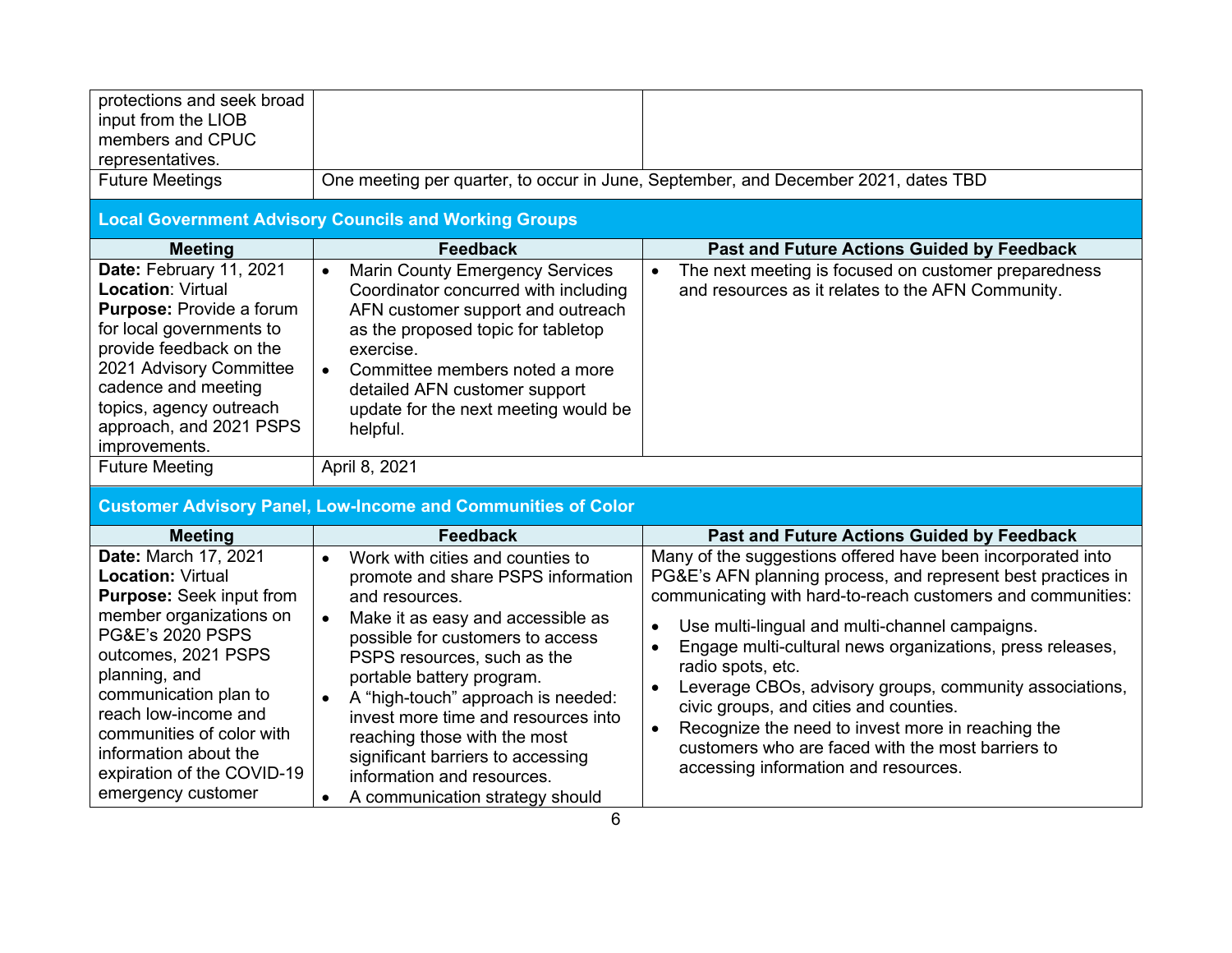| protections.                                                                                     | utilize multicultural media, such as<br>radio, newspapers, TV, and be<br>tailored to reach community<br>members where they are, such as by<br>having information available in a local<br>supermarket. |
|--------------------------------------------------------------------------------------------------|-------------------------------------------------------------------------------------------------------------------------------------------------------------------------------------------------------|
| Quarterly meetings to occur June 8, September 15, and December 8, 2021<br><b>Future Meetings</b> |                                                                                                                                                                                                       |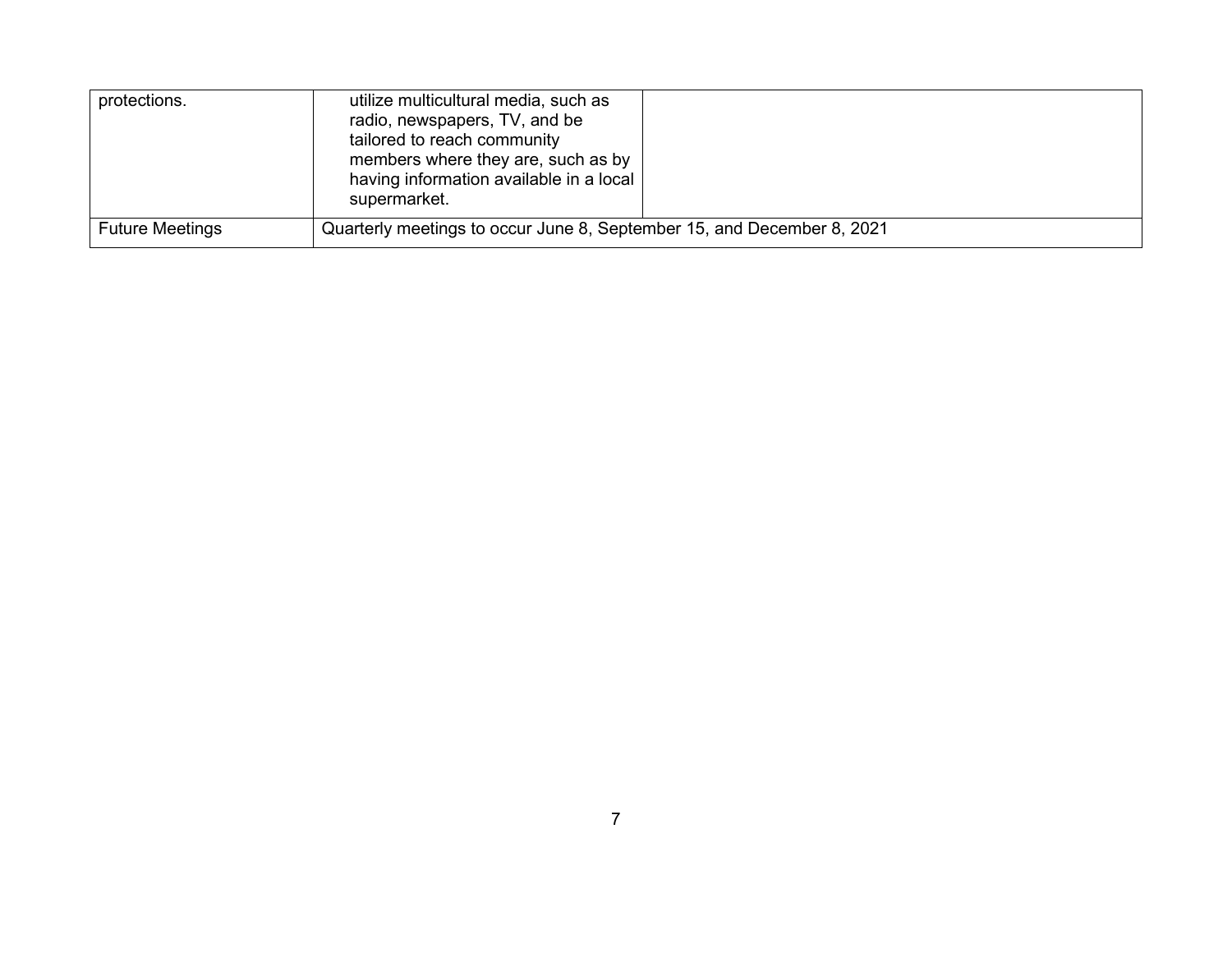# <span id="page-12-0"></span>**3 Customer Programs and Available Resources**

To aid in the support and preparedness of PG&E's most vulnerable customers, PG&E provides customers who may have access and functional needs with a broad range of programs and resources before and during PSPS events. PG&E is committed to continuously identifying improvements and new opportunities. We provide a progress update on our programs and available resources below.

# <span id="page-12-1"></span>**3.1 Disability Disaster Access and Resources Program**

In 2021, PG&E continues our partnership with the California Foundation for Independent Living Centers (CFILC) through the Disability Disaster Access and Resources Program (DDAR) to deliver a readiness program that supports people with disabilities and older adults before, during, and after a PSPS. [Table 2](#page-12-5) [below](#page-12-5) includes the number of customer energy assessments and resources provided to customers through DDAR.

<span id="page-12-5"></span>

| <b>Resources / Engagement with Customers</b><br>Before, During and After 2021 PSPS Events | <b>Approximate Resources</b><br><b>Provided to Customers</b> |  |
|-------------------------------------------------------------------------------------------|--------------------------------------------------------------|--|
| <b>Customer Energy Assessments</b>                                                        | 217                                                          |  |
| <b>Batteries Delivered</b>                                                                | 131                                                          |  |
| <b>Food Vouchers</b>                                                                      | 30                                                           |  |
| <b>Hotel Stays</b>                                                                        | 22                                                           |  |
| <b>Gas Cards</b>                                                                          | 18                                                           |  |
| Transportation                                                                            | 0                                                            |  |

## **Table 2. DDAR Program Resources Provided to Customers**

# <span id="page-12-2"></span>**3.2 Portable Battery Program (PBP)**

The PBP provides free portable backup battery solutions to low-income, Medical Baseline customers in Tier 2 and 3 High Fire Threat Districts (HFTDs) or who have experienced 2 or more PSPS events to support resiliency during PSPS events. The program is currently reviewing contracts for 2021 to reflect lessons learned in the pilot phase of the program and is targeting approval of contracts in Q2 2021. Thus, there has been no outreach in Q1 2021.

# <span id="page-12-3"></span>**3.3 Other Continuous Power Programs**

## <span id="page-12-4"></span>**3.3.1 Self-Generation Incentive Program (SGIP)**

The Self-Generation Incentive Program (SGIP) provides incentives for permanent battery systems that can provide whole-home backup power during PSPS in addition to providing grid and customer benefits. See [Table 3](#page-12-6) for an overview of relevant SGIP application and interconnection metrics.

#### **Table 3. SGIP Application and Interconnection Metrics**

<span id="page-12-6"></span>

|                                | 5,943 Equity Resiliency applications received since program<br>reopening:             |
|--------------------------------|---------------------------------------------------------------------------------------|
|                                | 2,324 MBL<br>$\bullet$                                                                |
| <b>Key Application Metrics</b> | 3,140 well pump<br>$\bullet$                                                          |
|                                | 201 commercial and multifamily<br>$\bullet$                                           |
|                                | 990 Waitlisted (586 MBL, 235well pump, 30 commercial and<br>$\bullet$<br>multifamily) |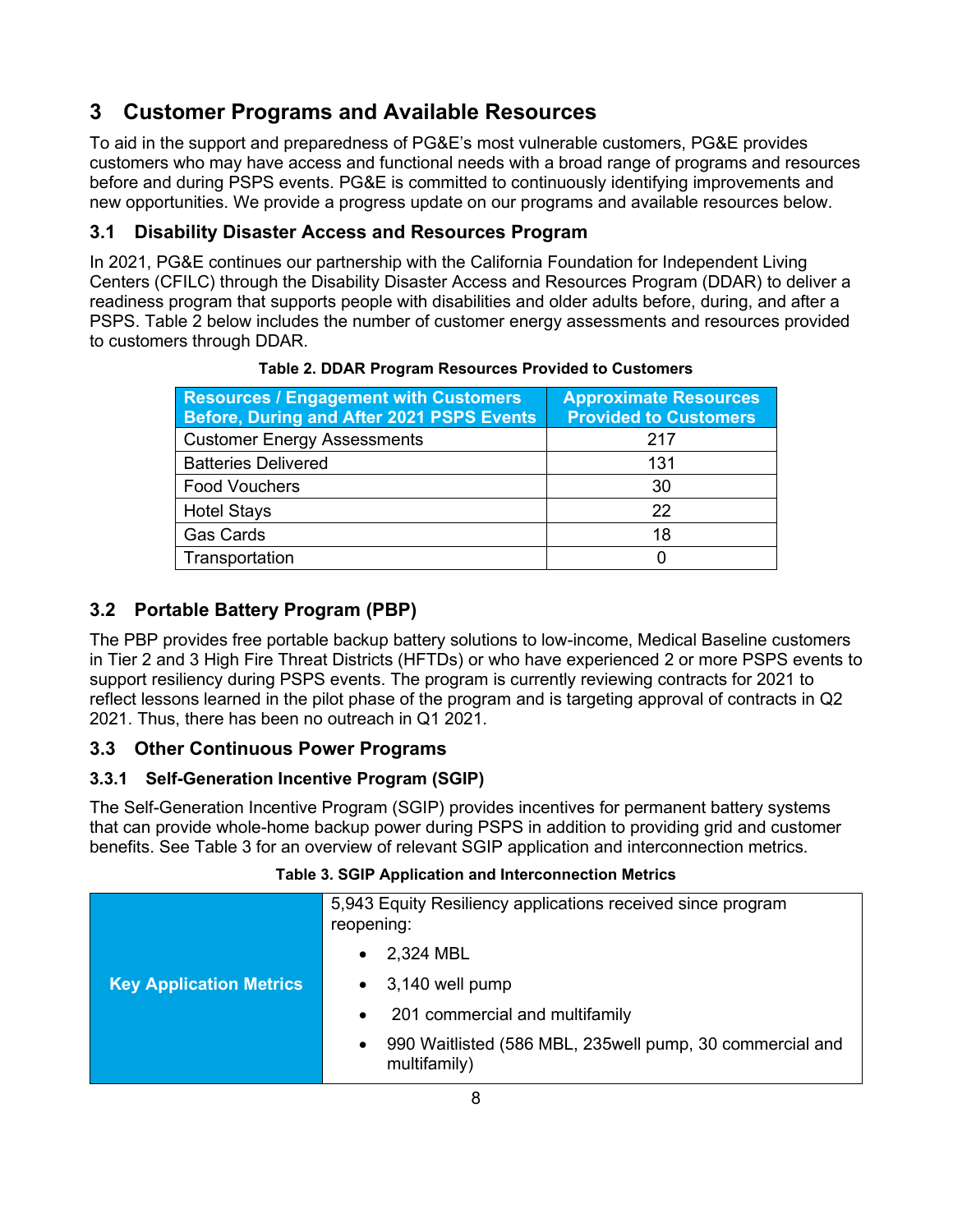|                                              | 100% of \$275M 2020-24 funds already allocated:                                                            |
|----------------------------------------------|------------------------------------------------------------------------------------------------------------|
|                                              | 51% residential versus 49% commercial and multifamily<br>$\bullet$                                         |
|                                              | \$45.7M MBL, \$85.6M well pumps, \$140.3M commercial and<br>multifamily                                    |
|                                              | \$33.7M Waitlisted (\$15M MBL, \$6.4M well pump, \$8.8M)<br>$\bullet$<br>commercial and multifamily)       |
|                                              | March YTD 456 Equity Resiliency Budget (ERB) projects<br>interconnected to grid (1,143 inception-to-date): |
|                                              | 210 MBL (503 ITD)<br>$\bullet$                                                                             |
| <b>Key Interconnection</b><br><b>Metrics</b> | 231 well pump (626 ITD)                                                                                    |
|                                              | 338 of the 456 ERB interconnected projects are in HFTD<br>$\bullet$                                        |
|                                              | Feb/Mar: New interconnections ramping up 246 and 234 new<br>$\bullet$<br>interconnection applications      |

### <span id="page-13-0"></span>**3.3.2 Generator Rebate Program**

In October 2020, PG&E launched the Well Pump Generator Rebate Pilot Program, which included an outreach campaign on October 14, 2020 to residential customers who rely on well water for their water service. With the previous version of this program, low-income residential customers on PG&E's CARE/FERA program who relied on pumped wells for water service and resided in a Tier 2 or 3 HFTD received a \$500 rebate for qualifying backup generators. Customers that were not enrolled in the CARE/FERA program qualified for a \$300 rebate, if they resided in Tier 2 or 3 HFTD and were dependent on well pumps. To date, PG&E has paid out 330 applications for the program.

PG&E plans on continuing and expanding the program, now called the Generator Rebate Program, in 2021, and will continue the program until limited funds are exhausted. The expanded program includes 3 key changes. The first change includes adding Medical Baseline customers in Tiers 2 or 3 HFTD to the eligibility criteria, while maintaining the well pump customers who reside in Tiers 2 or 3 HFTD. With the addition of this eligibility criteria, PG&E's second change to the program includes adding specific portable power stations (also known as portable batteries) that have been tested through PG&E's Codes and Standards team to the qualified product list. Lastly, with the addition of higher priced products, PG&E is expanding the rebate structure and offering leveled rebates based on retail pricing. Level 1 will be a \$300 rebate for products that are priced between \$0-\$500, Level 2 will be a \$500 rebate for products priced between \$501-\$1,000 and Level 3 will a \$1,000 rebate for products priced over \$1,000. The rebate will be capped at the product pricing so that customers cannot receive a higher rebate than what they paid for the product. In addition, low-income residential customers on PG&E's CARE/FERA program that are eligible for the program will also receive a \$200 additional rebate at each tier, so long as the rebate does not exceed the price of the product. Eligible customers must purchase the product between January 1, 2021 through December 31, 2021 to be considered for a rebate. PG&E recommends that eligible well-pump customers purchase from the portable generator qualified product list, and for eligible medical baseline customers to purchase from the portable power stations (portable batteries) qualified product list. Promotion of the Generator Rebate Program occurs as part of the CWSP Webinars held weekly for customers and will begin publicly shared in May 2021.

#### <span id="page-13-1"></span>**3.4 Programs Serving Medically Sensitive, Low-Income Customers, and**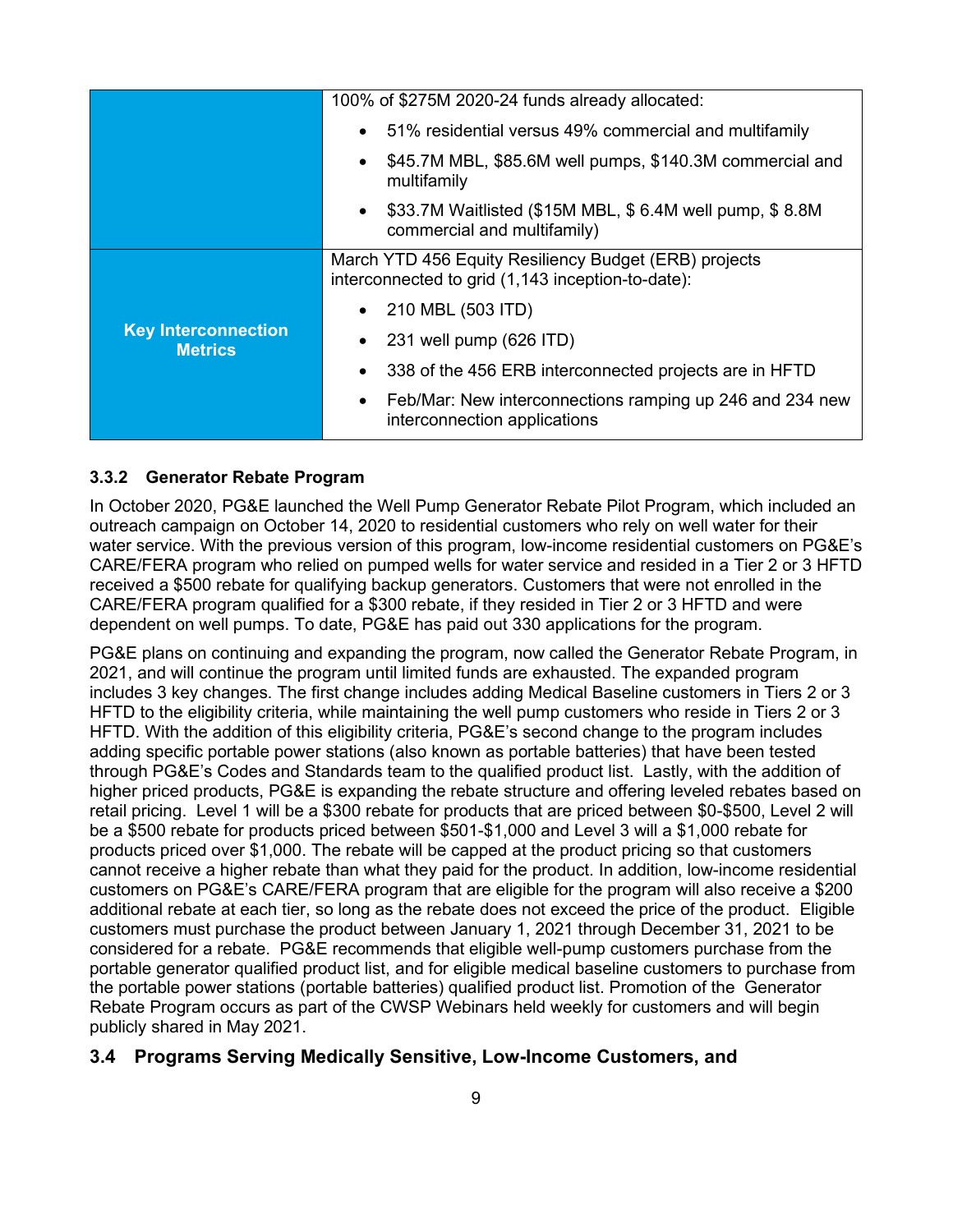# **Disadvantaged Communities**

Before, during, and after PSPS events, PG&E will continue to promote relevant programs that serve customers who may have access and functional needs to support safety and preparedness, rate discounts, energy efficiency programs, and resiliency. PG&E will continue to use these programs to assist low-income and disadvantaged communities by reducing their energy burden.

### <span id="page-14-0"></span>**3.4.1 Medical Baseline Program**

The Medical Baseline Program, also known as Medical Baseline Allowance, is an assistance program for residential customers who have special energy needs due to qualifying medical conditions. PG&E continued to encourage customer participation in the Medical Baseline Program (see Section [4.1.1,](#page-17-4) which describes the outreach we conducted to drive enrollment in the program).

<span id="page-14-1"></span>[Table 4](#page-14-1) shows the growth in customer enrollments by month in the Medical Baseline Program.

|                                                   | Jan     | <b>Feb</b> | <b>Mar</b> | YTD     |
|---------------------------------------------------|---------|------------|------------|---------|
| <b>Total Start of Month</b><br><b>MBL Program</b> | 245,583 | 248,193    | 250,007    | 250,007 |
| <b>Customers</b>                                  |         |            |            |         |
| New MBL Program                                   | 4,237   | 4,317      | 4,917      | 13,471  |
| <b>Customers</b>                                  |         |            |            |         |
| <b>MBL Program</b>                                | 1,627   | 2,503      | 2,694      | 6,824   |
| <b>Customers</b>                                  |         |            |            |         |
| Removed <sup>1</sup>                              |         |            |            |         |
| <b>Total End of</b>                               |         |            |            |         |
| <b>Month MBL</b>                                  |         |            |            | 252,230 |
| Program                                           | 248,193 | 250,007    | 252,230    |         |
| <b>Customers</b>                                  |         |            |            |         |

**Table 4. PG&E Medical Baseline Program Customer Enrollments (Jan 1 – Mar 31, 2021)**

As of March 31, 2021, we have 3,355 Master Meter Tenants enrolled in the Medical Baseline Program, which is an increase of 0.8% since the last reporting enrollment in our Q4 2020 AFN Progress Report.

#### **3.4.1.1 Identification and Support for Disabled and Vulnerable Customers Not Enrolled in the Medical Baseline Program**

Following CPUC Phase 2 PSPS Ruling, "each electric investor-owned utility shall identify, above and beyond those in the medical baseline population, households that self-identify to receive an in-person visit before disconnection for nonpayment or receive utility communications in a non-standard format or self-identify as having a person with a disability in the household, to help provide support for those with medical needs during a de-energization event."**Error! Reference source not found.** provides the types and counts of customers that meet these designations as of March 31, 2021.

<span id="page-14-2"></span>Through the end of March 2021 when COVID-19-related consumer protections were in place, customers removed include those that either stopped service or indicated they no longer qualify.

#### **Table 5. Types and Counts of Customers Above and Beyond Medical Baseline Program**

<sup>1</sup> Through the end of February 2020, customers removed from the Medical Baseline Program include those that did not respond to request for self-certification or re-certification, stopped service, or indicated they no longer qualify for the program. Starting in March 2020, when COVID-19-related consumer protections were in place, customers removed include that those that stopped service or indicated they no longer qualify.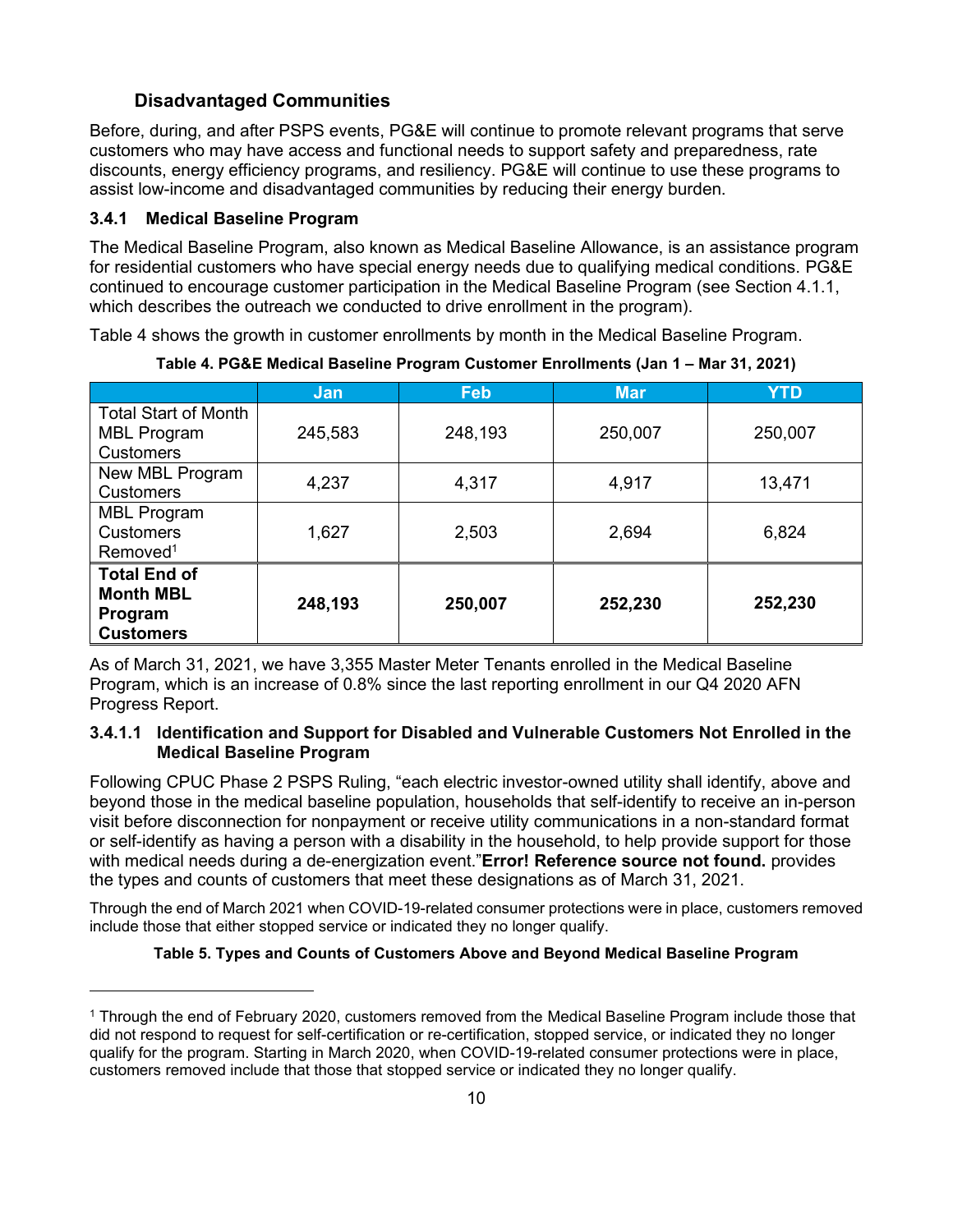| Types of Customers Above and Beyond Medical Baseline Program                                                         | <b>Number of Customers</b><br>(through Mar 31, 2021) |
|----------------------------------------------------------------------------------------------------------------------|------------------------------------------------------|
| Self-identify to receive an in-person visit before disconnection for non-<br>payment (e.g., vulnerable) <sup>2</sup> | 70                                                   |
| Self-identify as having a person with a disability in the household (e.g.,<br>"disabled" $)^3$                       | 20,435                                               |
| Preference to receive utility communications in non-standard format (e.g.,<br>in braille or large print)             | 1.121                                                |

PG&E continues to include customers that self-identify as having a vulnerable and/or disabled person in their household in our medical baseline acquisition outreach efforts. See Section [4.1.1](#page-17-4) for more information about the outreach provided.

During a PSPS event, customers who receive utility communications in a non-standard format or selfidentify as having a person with a disability in the household are notified with the general customers impacted (unless enrolled in the Medical Baseline Program or self-identify to receive an in-person visit before disconnection for non-payment,). All notifications include a reference to resources available to customers including a link to [www.pge.com/disabilityandaging.](http://www.pge.com/disabilityandaging) These customers are also eligible for assistance as part of CFILC's DDAR program, as enrollment in the medical baseline program is not a requirement to obtain resources.

#### <span id="page-15-0"></span>**3.4.2 Energy Savings Assistance (ESA) Program**

PGE's ESA program provides free home weatherization, energy-efficient appliances, and energy education services to income-qualified PG&E customers throughout our service territory.<sup>4</sup>

In Q1 2021, PG&E's ESA contractors continued to share information about emergency preparedness, PSPS, and the Medical Baseline Program. ESA contractors have shared this information with over 26,200 customers through 31, 2021. Some of these sessions were done virtually due to COVID-19. Others were done through in-home educational activities, following all public safety protocols.

PG&E has requested funding for its future ESA program<sup>5</sup> to be able to distribute YETI coolers to ESA participants who reside in Tier 2 or 3 HFTDs, allowing them to keep food cold for an extended

 $^2$  In accordance with D.12-03-054, customers that are not enrolled or qualify for the Medical Baseline Program can "self-identify that they have a serious illness or condition that could become life threatening if service is disconnected." PG&E uses this designation to make an in-person visit prior to disconnection. This designation remains on their account temporarily for 90 days and can be extended to 12 months if the customers submits an application. The customer characteristic, vulnerable senior, is no longer included in the Disconnect OIR based on CPUC D. 20-06-003 (pg. 14), and therefore not included in this metric.

<sup>3</sup> Customers can self-identify with PG&E that they have a person in the household with a disability. This customer designation currently has no end date. In accordance with D.12-03-054, customers who have previously been identified as disabled and who have identified a preferred form of communication, the utility shall provide all information concerning the risk of disconnection in the customer's preferred format (e.g. phone, text, email, TDD/TTY).

<sup>4</sup> Authorized in D.16-12-022 as modified by D.17-12-009. To qualify for the ESA program, a residential customer's household income must be at or below 200% of FPG, as required in D.05-10-044. The 2017-2020 ESA program continues to follow the policy and guidance outlined in D.07-12-051, which required the IOUs to offer all eligible customers the opportunity to participate in the program, and to offer participants all cost-effective energy efficiency measures by 2020.

<sup>5</sup> Funding requested in Application (A.) 19-11-003: PG&E's six-year Energy Savings Assistance and California Alternate Rates for Energy Programs and Budget for the 2021-2026 Program Years.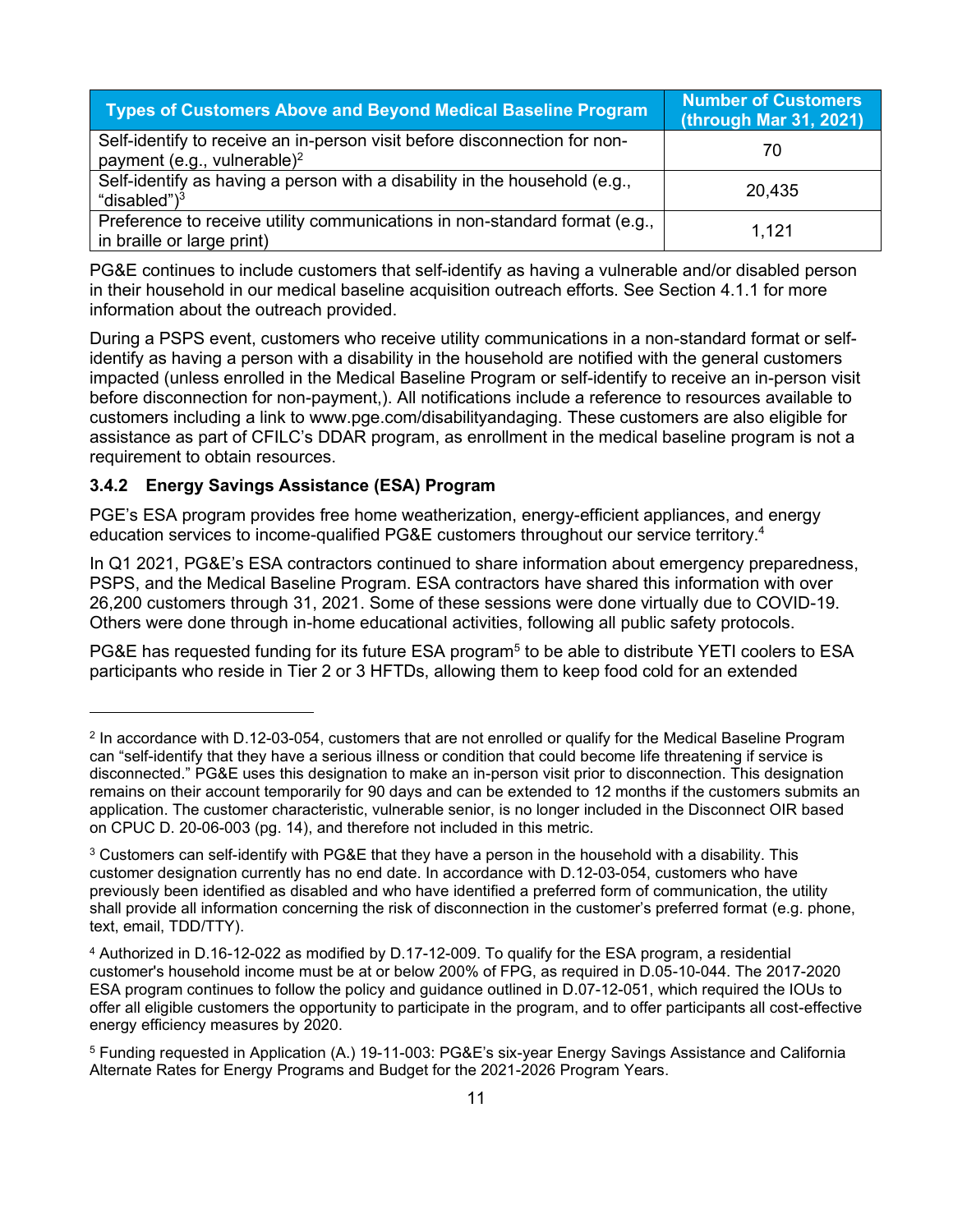duration and possibly prevent food spoilage during an outage. PG&E will begin providing these resources if this funding is authorized in 2021.

#### <span id="page-16-0"></span>**3.4.3 California Alternate Rates for Energy Program (CARE) / Family Electric Rate Assistance Program (FERA)**

The California Alternate Rates for Energy Program (CARE) and Family Electric Rate Assistance Program (FERA) are PG&E discount programs that help eligible customers afford their energy bills. Over 1.6 million customers are receiving bill discounts through these two programs.<sup>6</sup>

Training for CARE outreach contractors will continue bi-annually in 2021 for new contractors and as a refresher for existing contractors. The training also highlights emergency preparedness programs, as well as a PSPS overview, to be used in holistic customer education about relevant PG&E programs during enrollment. PG&E held the Q1 training with CARE outreach contractors on March 31, 2021.

# <span id="page-16-1"></span>**3.5 Community Resource Centers (CRCs)**

To minimize outage impacts and to serve our communities and more vulnerable customers during a PSPS event, PG&E opens CRCs in impacted counties and tribal communities to provide customers and residents a safe location to meet their basic power needs, such as charging medical equipment and electronic devices.<sup>7</sup> Below is a summary of the CRC support provided to customers during one PSPS event implemented in Q1 2021. [Table 6](#page-16-3) [below](#page-16-3) includes the number of CRCs, counties served, indoor vs. outdoor sites, and the total number of visitors for the PSPS event in Q1 2021.

<span id="page-16-3"></span>

| <b>Q1 2021 PSPS</b><br><b>Event Date</b> | <b>Total CRCs</b><br><b>Deployed</b> | <b>Number of</b><br><b>Counties</b><br><b>Served</b> | Total Indoor<br><b>Sites</b> | <b>Total</b><br><b>Outdoor</b><br><b>Sites</b> | ∣ Total Visitors ⊦ |
|------------------------------------------|--------------------------------------|------------------------------------------------------|------------------------------|------------------------------------------------|--------------------|
| January 19                               | 14                                   |                                                      |                              | 6                                              | 2,199              |

|  |  |  | Table 6. 2021 Q1 Community Resource Centers (by PSPS Event) |  |
|--|--|--|-------------------------------------------------------------|--|
|  |  |  |                                                             |  |

## <span id="page-16-2"></span>**3.5.1 Securing CRC Sites**

To support CRC readiness for customers with disabilities, PG&E completed ADA reviews at all CRC sites in coordination with local government agency partners and tribes to identify appropriate CRC locations. From these site reviews, we selected ADA-friendly sites and invested in site improvements to comply with ADA requirements for not only CRC use but for the betterment of the community year-round. We will continue with site reviews and make improvements as new CRC sites are needed. In Q1 PG&E completed 10 CRC ADA reviews. As of March 31<sup>st</sup>, PG&E has secured 364 event ready sites, which includes 102 indoor sites and 262 outdoor sites.

<sup>6</sup> As of 1/11/21

 $7$  PG&E mobilizes CRCs in impacted communities to open as soon as possible from the time of deenergization until the time electric service is fully restored. CRC standard operating hours are from 8:00 AM-10:00 PM. PG&E will open a combination of indoor, outdoor, micro, and/or mobile CRCs with a variety of resources available to customers including, but not limited to PSPS event information, ADA-compliant restrooms and hand-washing stations, medical device charging, Wi-Fi and cellular service access, water, and snacks. At Indoor CRC's, PG&E also offers visitors heating and cooling, which may include blankets, bagged ice, or battery chargers.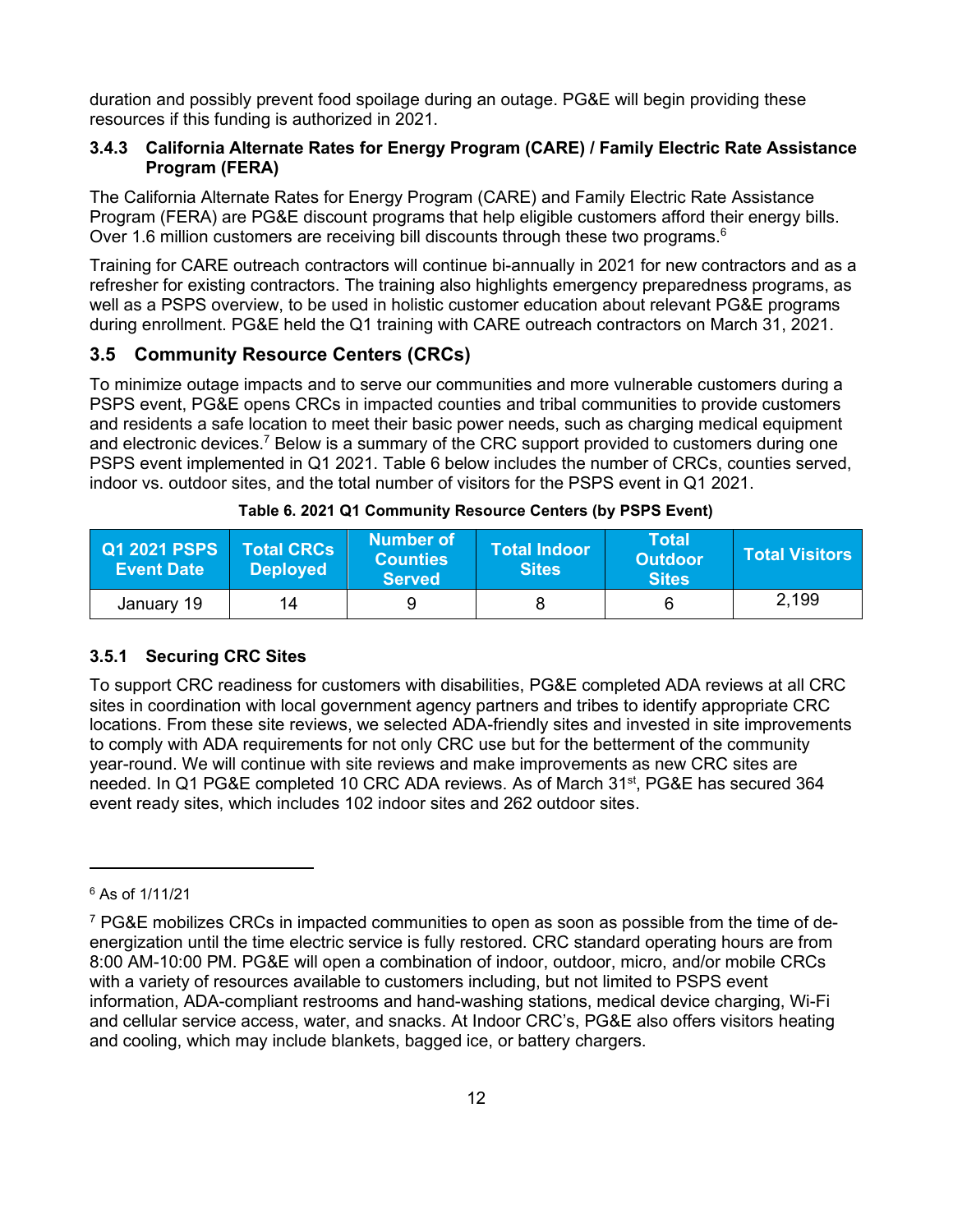# <span id="page-17-0"></span>**3.6 Food Bank Programs and Grocery Delivery Services**

Food replacement is a recognized need for some individuals who have access and functional needs, particularly those who are low income. While PG&E has an existing relationship with the California Food Bank Association and provides resilience grants to various regional food banks, the combination of PSPS, wildfire, and COVID-19 has drastically increased the number of individuals seeking support from the food banks. PG&E has also partnered with Meals on Wheels providers throughout our service territory to provide seniors impacted by a PSPS event with 1-2 additional meals per day for the duration of the power shutoff, as well as an in-person wellness visit. Furthermore, PG&E has partnered with Food for Thought in Sonoma County to provide groceries to customers impacted by a PSPS event and are homebound due to advanced medical conditions. [Table 7](#page-17-5) below summarizes our partnerships associated with our food bank programs, meals on wheels providers, and grocery delivery services for Q1 2021.

PG&E has completed an analysis to determine which counties will need additional food resources depending on the number of previous PSPS events. Based on this analysis, PG&E has prioritized our outreach to CBOs who could potentially provide resources to customers before, during, and after a PSPS event. PG&E has started outreach to CBOs and is in the process of establishing new partnerships. As these partnerships are formalized, PG&E will provide additional updates in the quarterly progress reports.

<span id="page-17-5"></span>

|         | <b>Food Banks</b>                       |                                                   | <b>Meals on Wheels</b>                  |                                                   | <b>Grocery Delivery</b><br><b>Services/Other</b> |                                                          |
|---------|-----------------------------------------|---------------------------------------------------|-----------------------------------------|---------------------------------------------------|--------------------------------------------------|----------------------------------------------------------|
| Quarter | <b>Number of</b><br><b>Partnerships</b> | Number of<br><b>Agreements</b><br><b>Executed</b> | <b>Number of</b><br><b>Partnerships</b> | Number of<br><b>Agreements</b><br><b>Executed</b> | Number of<br><b>Partnerships</b>                 | <b>Number of</b><br><b>Agreements</b><br><b>Executed</b> |
| Q1      | 21                                      |                                                   | -17                                     |                                                   |                                                  |                                                          |

|  |  | Table 7. Food Bank Programs and Grocery Delivery Partnerships |  |
|--|--|---------------------------------------------------------------|--|
|  |  |                                                               |  |

# <span id="page-17-1"></span>**3.7 2-11- Referral Services**

PG&E has a long-standing relationship with 2-1-1 through our charitable grant program. PG&E is currently discussing other partnership opportunities with 2-1-1 as advised by the Statewide IOU AFN Advisory Council and benchmarking with SDG&E.

# <span id="page-17-2"></span>**4 Customer Preparedness Outreach & Community Engagement**

PG&E provides information about PSPS and emergency preparedness to customers and communities in several different ways. The activities conducted in Q1 2021 are described below.

## <span id="page-17-3"></span>**4.1 Direct-to-Customer Pre-Season Outreach**

PG&E contacts customers directly to build awareness and increase participation in the Medical Baseline Program. PG&E also helps vulnerable customers prepare for PSPS events. We describe our direct-to-customer pre-season outreach activities below.

## <span id="page-17-4"></span>**4.1.1 Medical Baseline Program Acquisition and Support**

[Table 8](#page-18-1) summarizes the Medical Baseline (MBL) Program acquisition campaign statistics as of March 31, 2021. For MBL customers who had incomplete or missing contact information in our records, PG&E had sent emails and direct mails urging customers to update their contact information and preferences. PG&E also utilized Residential Home Energy Reports to raise awareness for the program and acquire new customers. PG&E recognizes the essential role Healthcare Providers play in the lives of customers with medical needs. Therefore, PG&E also proactively reached out to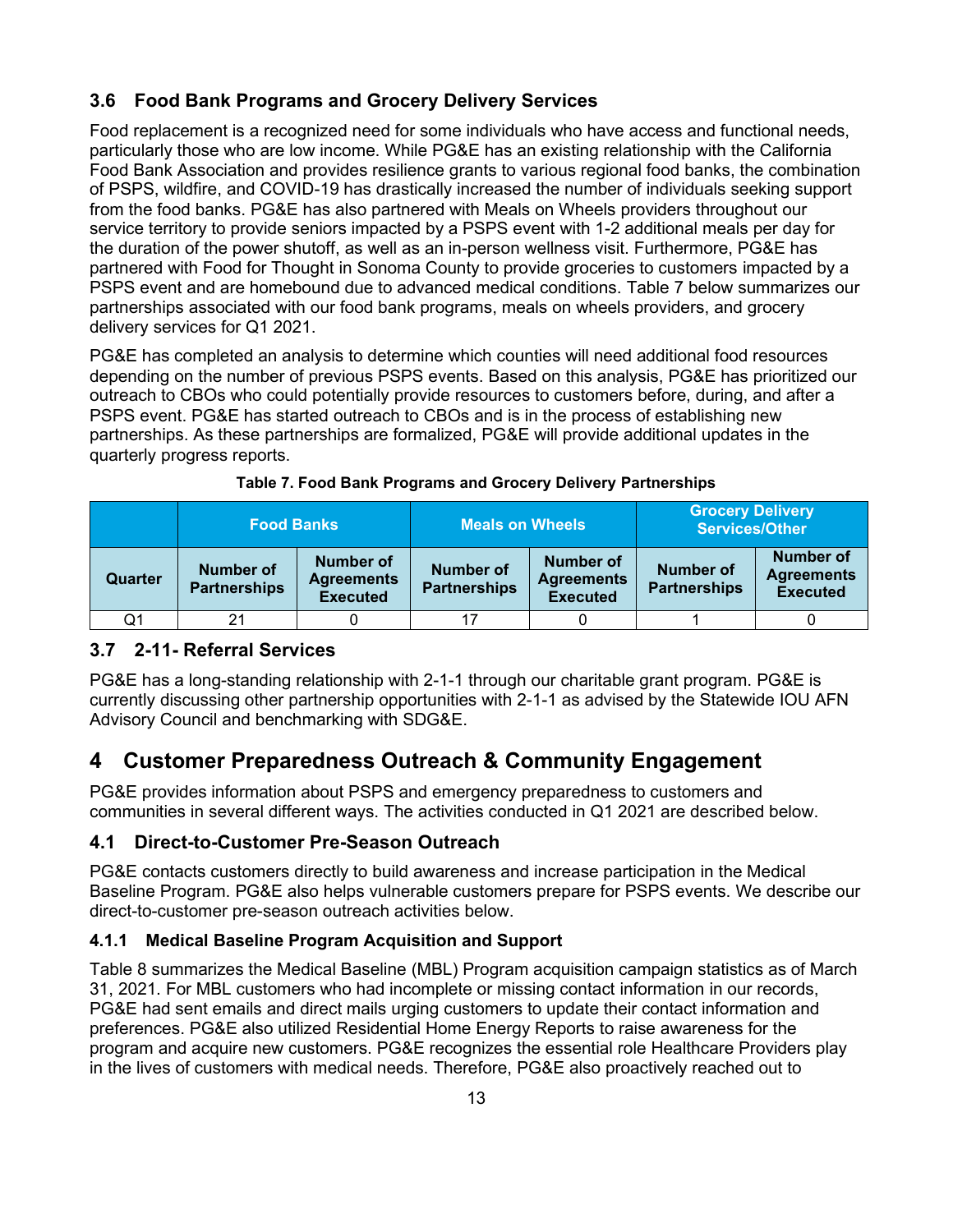Healthcare Providers via Small and Medium Business (SMB) Newsletter to increase program awareness among both Healthcare Providers and their patients. Since early March, PG&E's Medical Baseline Program is being promoted online, primarily through paid search, and via recently added digital display and native ads.

<span id="page-18-1"></span>

| Goal: Increase engagement with prospective Medical Baseline Program customers through multi-channel<br>outreach and awareness campaigns |                                  |                             |                     |                             |                     |                              |                             |                     |                             |                                         |
|-----------------------------------------------------------------------------------------------------------------------------------------|----------------------------------|-----------------------------|---------------------|-----------------------------|---------------------|------------------------------|-----------------------------|---------------------|-----------------------------|-----------------------------------------|
| Year                                                                                                                                    | Total<br><b>Channel</b><br>Count | <b>Direct Mail</b>          |                     |                             | Email               |                              | <b>Bill Insert</b>          |                     | <b>Digital Media</b>        |                                         |
|                                                                                                                                         |                                  | <b>Customers</b><br>Reached | #<br><b>Touches</b> | <b>Customers</b><br>Reached | #<br><b>Touches</b> | Avg.<br><b>Click</b><br>Rate | <b>Customers</b><br>Reached | #<br><b>Touches</b> | Total<br><b>Impressions</b> | Total<br><b>Conversions</b><br>(Clicks) |
| 2020                                                                                                                                    |                                  | 919.000                     | 3                   | 5,761,000                   | 5                   | 2.2%                         | 3,978,00                    |                     | 159,293,210                 | 2,459,243                               |
| 2021<br>$(YTD)^*$                                                                                                                       | 3                                | 957,462                     | 2                   | 5.781                       | 2                   | 10.5%                        | N/A                         | N/A                 | 1,185,705                   | 16.715                                  |

**Table 8. 2020 vs. 2021 Medical Baseline Program Acquisition Targeting Outcomes**

\*2021 YTD data is as of March 31, 2021, except Digital Media which is data through March 15, 2021.

Customers that self-identified as having a person in the household that is vulnerable and/or disabled were included in a number of the outreach campaigns described above. Results from the targeted outreach in Q1 2021 to self-identified vulnerable and/or disabled customers will be provided in the Q2 2021 Quarterly Progress Report.

#### <span id="page-18-0"></span>**4.1.2 Targeted Training and Outreach**

[Table 9](#page-18-2) summarizes our healthcare industry outreach since last reporting progress in our Q4 2020 AFN Progress Report.

<span id="page-18-2"></span>

|                                                                                         | <b>Name of Healthcare</b>                                                                                                                                                                                                                                                                                                   | <b>Summary of</b>                                                                                                                                                                                                            |                                |
|-----------------------------------------------------------------------------------------|-----------------------------------------------------------------------------------------------------------------------------------------------------------------------------------------------------------------------------------------------------------------------------------------------------------------------------|------------------------------------------------------------------------------------------------------------------------------------------------------------------------------------------------------------------------------|--------------------------------|
| <b>Target Segment</b>                                                                   | <b>Group/Durable Medical</b>                                                                                                                                                                                                                                                                                                | <b>Outreach and</b>                                                                                                                                                                                                          | <b>Completion Date</b>         |
|                                                                                         | <b>Equipment Company</b>                                                                                                                                                                                                                                                                                                    | <b>Engagement</b>                                                                                                                                                                                                            |                                |
| <b>Health Care</b><br>Industry                                                          | <b>CA Rural Indian Health</b><br>Board (CRIHB),<br><b>CA Tribal Government</b><br><b>Consultation Committee</b><br>(TCGG), Alameda Health<br>System, Alameda Alliance<br>for Health, Partnership<br>Health Plan of CA, Kaiser<br>Permanente, Adventist<br>Health, and Apria Durable<br><b>Medical Equipment</b><br>Company. | Established<br>partnerships with<br>healthcare groups and<br>durable medical<br>equipment companies<br>in PG&E service<br>territory to cross-<br>promote the Medical<br><b>Baseline Program</b><br>with<br>members/patients. | Q1 2021                        |
| In-Home<br>Supportive<br>Services (IHSS)<br>and Medical<br>Baseline Program<br>Training | CA Social Services - In-<br><b>Home Supportive Services</b><br>Training on PG&E's<br><b>Medical Baseline</b><br>Program.                                                                                                                                                                                                    | <b>IHSS staff training</b><br>held                                                                                                                                                                                           | March 29 and March<br>30, 2021 |
| Master-Metered<br><b>Tenant Education</b>                                               | None                                                                                                                                                                                                                                                                                                                        | None                                                                                                                                                                                                                         | None                           |

#### **Table 9. Summary of Healthcare Industry Outreach**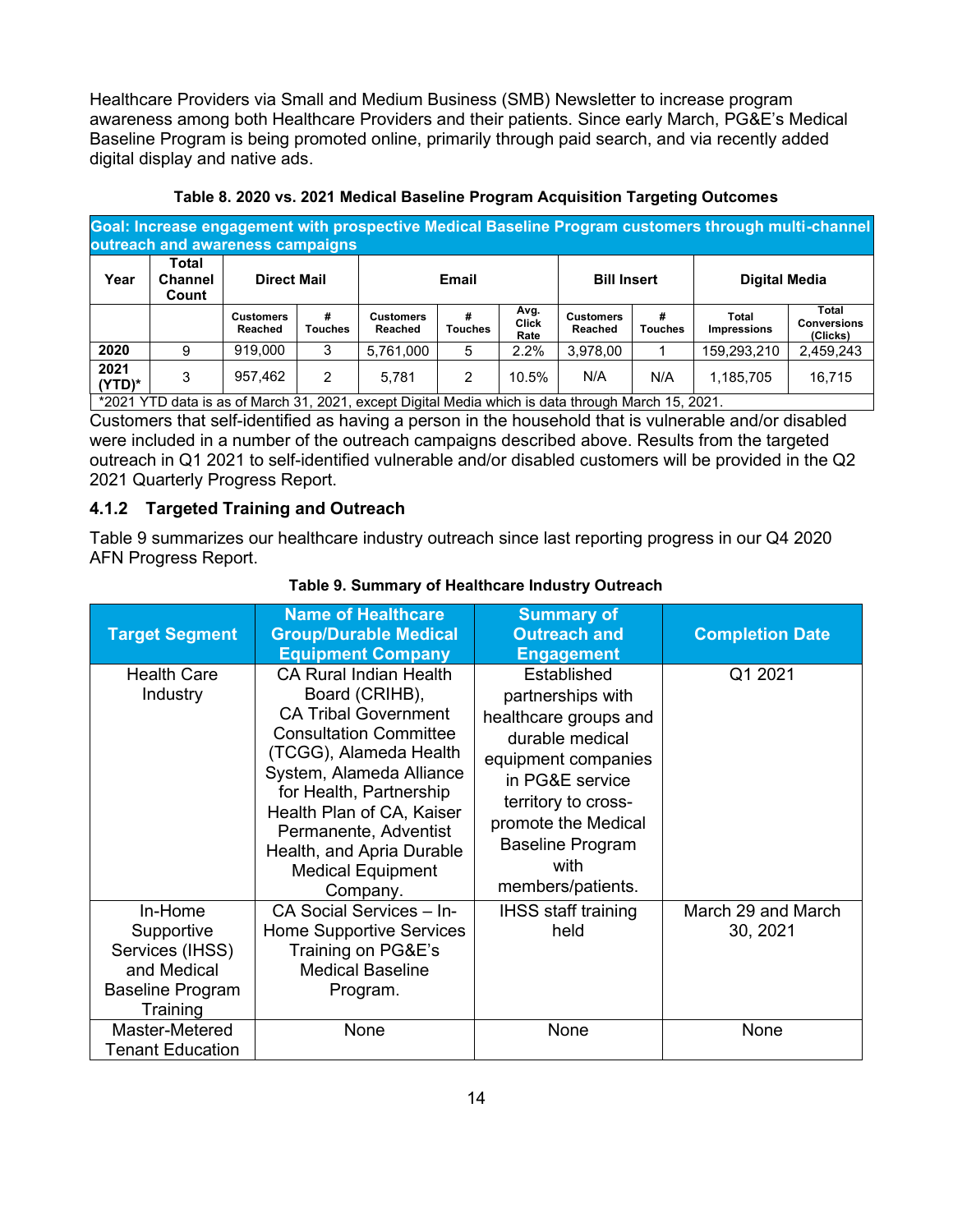# <span id="page-19-0"></span>**4.2 Participation in Community Events**

See [Table 10](#page-19-2) for a summary of our participation in community events.

<span id="page-19-2"></span>

| <b>Date</b>    | Subject(s)                                     | <b>Event/Audience</b>             |
|----------------|------------------------------------------------|-----------------------------------|
| March 1, 2021  | <b>Emergency Preparedness and Medical</b>      | <b>Rossmoor Senior Community,</b> |
|                | Baseline Program Training for AFN and          | <b>Walnut Creek</b>               |
|                | <b>Aging Populations</b>                       |                                   |
| March 17, 2021 | Community Advisory Panel, Low Income,          | <b>Advisory Panel Members</b>     |
|                | <b>Communities of Color Meeting</b>            |                                   |
| March 31, 2021 | Community Wildfire Safety Program, PSPS,       | <b>CARE Contractors</b>           |
|                | <b>Customer Resources and Medical Baseline</b> |                                   |

### **Table 10. PSPS AFN-Related Community Event Participation**

# <span id="page-19-1"></span>**4.3 CBO Engagement and Community Partnerships**

See [Table 11](#page-19-3) for a summary of CBO engagement and community partnership engagement activities.

**Table 11. PSPS AFN-Related CBO Engagement and Community Partnerships**

<span id="page-19-3"></span>

| <b>Date</b>       | <b>Subject(s)</b>                              | <b>Event/Audience</b>                                                                                                                       |
|-------------------|------------------------------------------------|---------------------------------------------------------------------------------------------------------------------------------------------|
| January 7, 2021   | <b>PSPS Community Listening Session</b>        | <b>Monterey County</b>                                                                                                                      |
| January 11, 2021  | <b>PSPS Community Listening Session</b>        | <b>Fresno County</b>                                                                                                                        |
| January 12, 2021  | <b>PSPS Community Listening Session</b>        | Napa County                                                                                                                                 |
| January 13, 2021  | <b>PSPS Community Listening Session</b>        | <b>Tuolumne County</b>                                                                                                                      |
| January 14, 2021  | <b>PSPS Community Listening Session</b>        | Lake County                                                                                                                                 |
| January 15, 2021  | <b>PSPS Community Listening Session</b>        | San Jose Community                                                                                                                          |
| January 20, 2021  | <b>PSPS Community Safety Town Hall Session</b> | <b>Calistoga Community</b>                                                                                                                  |
| February 3, 2021  | PSPS Community Safety Town Hall Session        | <b>Butte and Plumas Counties</b>                                                                                                            |
| February 17, 2021 | PSPS Safety Town Hall Session                  | Lake and Napa Counties                                                                                                                      |
| March 3, 2021     | PSPS Safety Town Hall Session                  | <b>Marin and Sonoma Counties</b>                                                                                                            |
| March 17, 2021    | PSPS Safety Town Hall Session                  | Sierra, Nevada, and Yuba<br>Counties                                                                                                        |
| March 24, 2021    | <b>Regional Working Group Meeting</b>          | Central Valle: Kern, Fresno,<br>Calaveras, Kings, Madera,<br>Mariposa, Merced, San<br>Joaquin, Stanislaus, Tulare,<br>and Tuolumne Counties |
| March 24, 2021    | <b>Regional Working Group Meeting</b>          | Sierra: El Dorado, Alpine,<br>Amador, and Lassen,<br>Nevada, Placer, Plumas,<br>Shasta, Sierra, Sutter,                                     |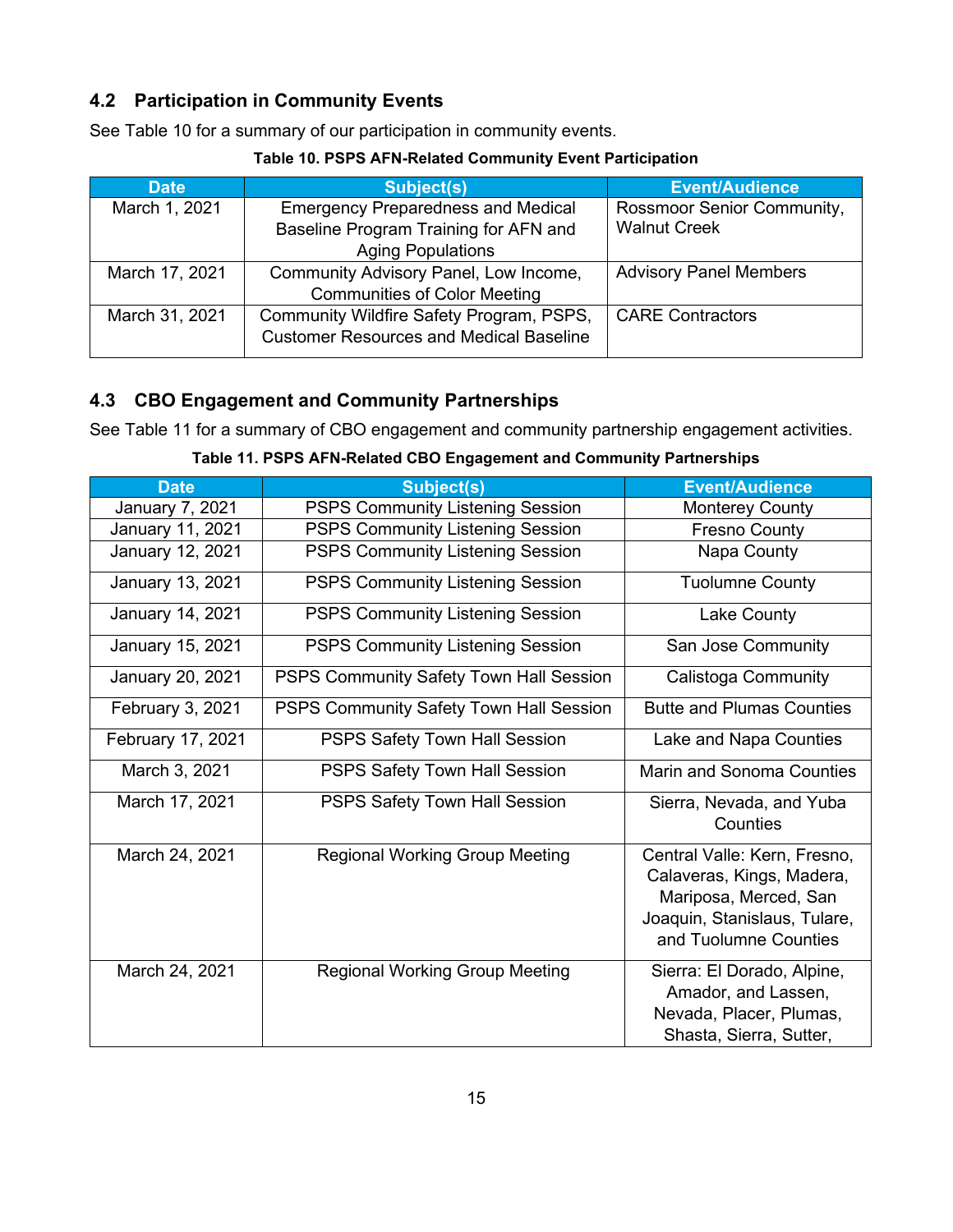|                |                                       | Tehama, Yuba, and Butte<br>Counties                                                                                                              |
|----------------|---------------------------------------|--------------------------------------------------------------------------------------------------------------------------------------------------|
| March 25, 2021 | <b>Regional Working Group Meeting</b> | North Coast, Colusa, Glenn,<br>Humboldt, Lake, Mendocino,<br>Napa, Sacramento, Siskiyou,<br>Solano, Sonoma, Trinity, and<br><b>Yolo Counties</b> |
| March 25, 2021 | <b>Regional Working Group Meeting</b> | South Bay / Central Coast:<br>Monterey, San Benito, San<br>Luis Obispo, Santa Barbara,<br>Santa Clara, and Santa Cruz<br>Counties                |
| March 26, 2021 | <b>Regional Working Group Meeting</b> | Bay Area: Alameda, Contra<br>Costa, Marin, San Francisco,<br>and San Mateo Counties                                                              |
| March 31, 2021 | <b>PSPS Safety Town Hall Session</b>  | Shasta, Tehama, Lassen and<br><b>Glenn Counties</b>                                                                                              |

# <span id="page-20-0"></span>**4.4 Tribal Community Engagement**

See [Table 12](#page-20-1) for a summary of tribal community engagement activities.

# **Table 12. PSPS AFN-Related Tribal Community Engagement**

<span id="page-20-1"></span>

| <b>Date</b>      | <b>Subject(s)</b>                    | <b>Event/Audience</b>                                                                                                                                                                                                     |
|------------------|--------------------------------------|---------------------------------------------------------------------------------------------------------------------------------------------------------------------------------------------------------------------------|
| January 13, 2021 | <b>Tribal PSPS Listening Session</b> | Butte, Lassen, and Yuba Tribes:<br>Berry Creek Rancheria,<br><b>Enterprise Rancheria of Maidu</b><br>Indians, Mechoopda Indian<br>Tribe, Mooretown Rancheria,<br>and Susanville Indian<br>Rancheria                       |
| January 14, 2021 | <b>Tribal PSPS Listening Session</b> | Humboldt Tribes: Bear River<br>Band of Rohnerville Rancheria,<br>Big Lagoon Rancheria, Blue<br>Lake Rancheria, Trinidad<br>Rancheria, Hoopa Valley Tribe,<br>Karuk Tribe, Wiyot Tribe, and<br><b>Yurok Tribe</b>          |
| January 15, 2021 | <b>Tribal PSPS Listening Session</b> | Mendocino Tribes: Coyote<br>Valley Band of Pomo Indians,<br>Guidiville Rancheria, Hopland<br>Reservation, Laytonville<br>Rancheria, Manchester-Point<br>Arena Rancheria, Pinoleville<br><b>Reservation, Potter Valley</b> |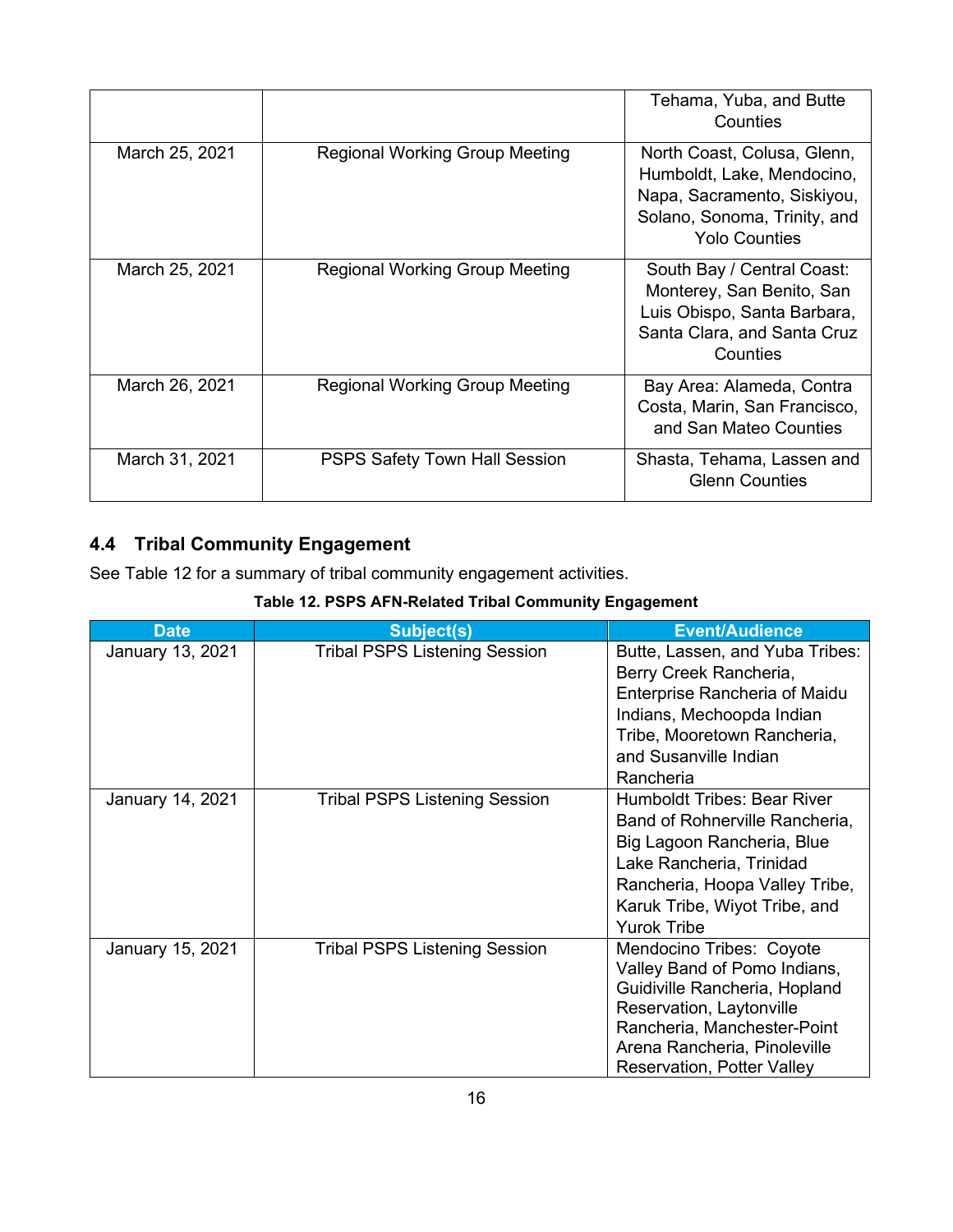|                  |                                      | Tribe, Redwood Valley<br>Rancheria, Round Valley<br>Rancheria, and Sherwood<br>Valley Band of Pomo Indians                                                                                                                                                                                                                                                          |
|------------------|--------------------------------------|---------------------------------------------------------------------------------------------------------------------------------------------------------------------------------------------------------------------------------------------------------------------------------------------------------------------------------------------------------------------|
| January 15, 2021 | <b>Tribal PSPS Listening Session</b> | Lake Tribes: Big Valley Band of<br>Pomo Indians, Elem Indian<br>Colony, Lower Lake Rancheria,<br>Middletown Rancheria,<br>Robinson Rancheria, Scotts<br>Valley Band of Pomo Indians,<br>and Upper Lake Rancheria                                                                                                                                                    |
| January 19, 2021 | <b>Tribal PSPS Listening Session</b> | Northern Tribes: Buena Vista<br>Rancheria of Me-Wuk Indians,<br>California Valley, Miwok Tribe,<br>Colusa Rancheria (Cahil Dehe<br>Wintun), Cortina Rancheria,<br>Greenville Rancheria, Ione<br>Band of Miwok Indians, Jackson<br>Rancheria, Paskenta<br>Rancheria, United Auburn<br>Indian Community, Washoe<br>Tribe, and Yocha Dehe Wintun<br><b>Nation</b>      |
| January 20, 2021 | <b>Tribal PSPS Listening Session</b> | Sonoma Tribes: Cloverdale<br>Rancheria, Dry Creek<br>Rancheria Band of Pomo<br>Indians, Federated Indians of<br>Graton Rancheria, Lytton<br>Rancheria, and Stewarts Point<br>Rancheria (Kashaya Pomo)                                                                                                                                                               |
| January 21, 2021 | <b>Tribal PSPS Listening Session</b> | Southern Tribes: Big Sandy<br>Rancheria, Chicken Ranch<br>Rancheria, Cold Springs<br>Rancheria of Mono Indians,<br>North Fork Rancheria, Picayune<br>Rancheria (Chukchansi Tribe),<br>Santa Rosa Rancheria, Santa<br><b>Ynez Band of Chumash</b><br>Indians, Table Mountain<br>Rancheria, Tejon Indian Tribe,<br>Tule River Indian Tribe, and<br>Tuolumne Rancheria |
| January 22, 2021 | <b>Tribal PSPS Listening Session</b> | <b>Shasta Tribes: Pit River Tribe</b><br>and Redding Rancheria                                                                                                                                                                                                                                                                                                      |

# <span id="page-21-0"></span>**4.5 Accessibility and Translation of Communications**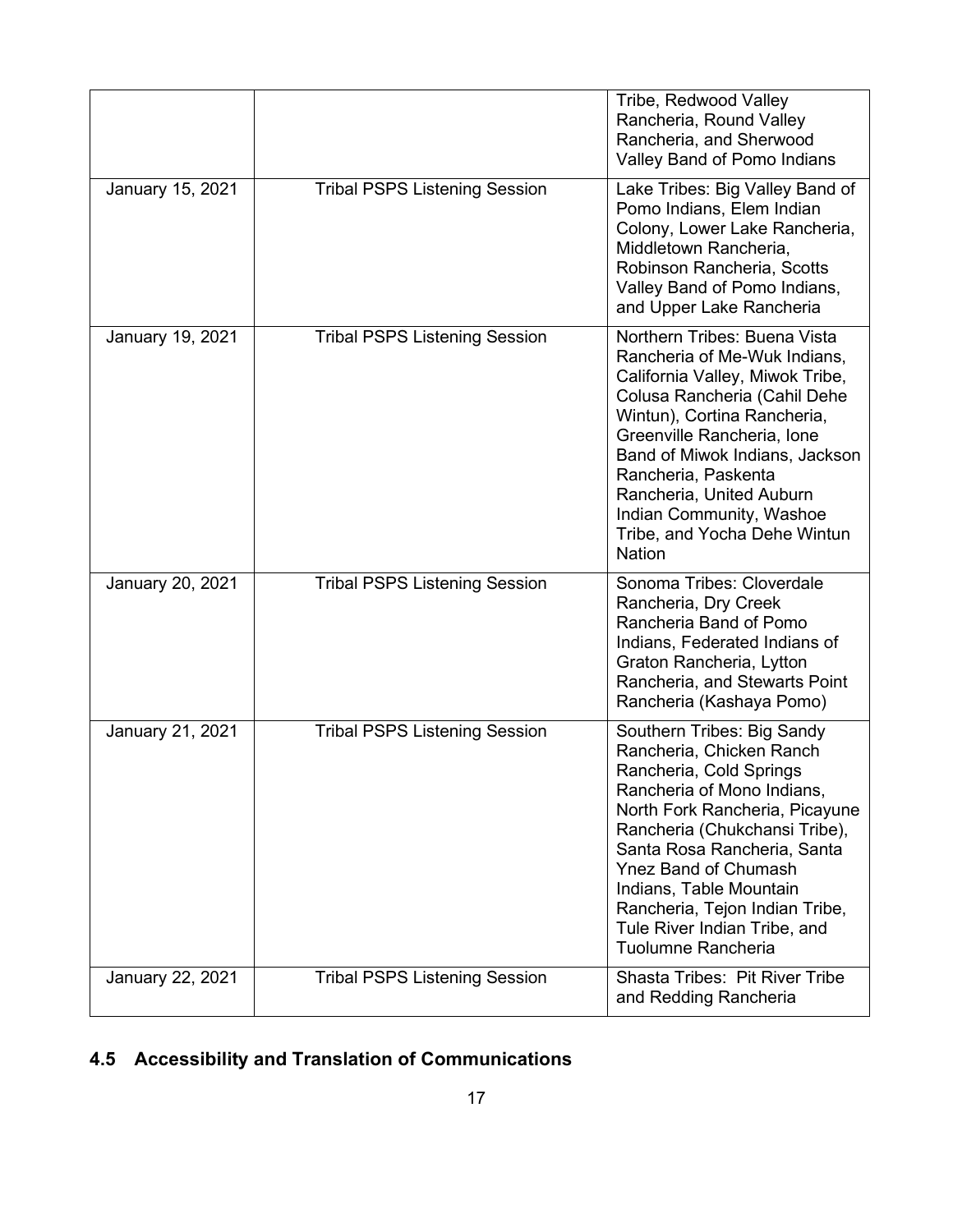[Table 13](#page-22-0) provides the status of our efforts to translate communications provided to customers before, during, and after a wildfire and/or PSPS event.

<span id="page-22-0"></span>

| <b>Notification Channel</b> | <b>Update</b>                                                                                                                                                                                                                                                                                                                                                                                                                                                                                                                                                                                                                                                                                             | <b>Completion Date</b> |
|-----------------------------|-----------------------------------------------------------------------------------------------------------------------------------------------------------------------------------------------------------------------------------------------------------------------------------------------------------------------------------------------------------------------------------------------------------------------------------------------------------------------------------------------------------------------------------------------------------------------------------------------------------------------------------------------------------------------------------------------------------|------------------------|
| <b>Text</b>                 | As of Q1 2021, customers have the ability to set<br>language preference when logged into their account<br>online at pge.com to request that PSPS notifications<br>communications be sent in English, Spanish, Chinese<br>(Cantonese or Mandarin for spoken-language<br>communications), Vietnamese, Korean, Tagalog,<br>Russian, Arabic, Farsi, Punjabi, Japanese, Khmer,<br>Hmong, Thai, Hindi, or Portuguese. Customers who<br>aren't comfortable with the English-only online<br>experience can call PG&E and speak to a<br>representative who will leverage Language Line<br>Services to communicate with the customer in their<br>language of preference to complete the update to<br>their account. | Q1 2021                |
|                             | Also, in Q1 2021, PG&E-expanded PSPS Address<br>Alerts for Non-PG&E Account Holders to include SMS<br>text messaging and in-language options. Anyone<br>who would like to be directly notified about a potential<br>PSPS event at a specific address can sign up for<br>alerts in any of 17 spoken languages delivered via<br>phone call or 16 written languages via SMS text. For<br>example, a PSPS Address Alert could be sent<br>regarding a workplace address, or a child's school,<br>grandparents' homes, etc., or for an address in a<br>mobile home park or a rental unit where the landlord<br>pays for gas or electric service.                                                                |                        |
| <b>E-mail Notifications</b> | As of Q1 2021, customers have the ability to set<br>language preference when logged into their account<br>online at pge.com to request that any available<br>communications be sent in English, Spanish, Chinese<br>(Cantonese or Mandarin for spoken-language<br>communications), Vietnamese, Korean, Tagalog,<br>Russian, Arabic, Farsi, Punjabi, Japanese, Khmer,<br>Hmong, Thai, Hindi or Portuguese. Customers who<br>aren't comfortable with the English-only online<br>experience can call PG&E and speak to a<br>representative who will leverage Language Line<br>Services to communicate with the customer in their<br>language of preference to complete the update to<br>their account.       | Q1 2021                |
| <b>Automated Calls</b>      | As of Q1 2021, customers have the ability to set<br>language preference when logged into their account<br>online at pge.com to request that any available                                                                                                                                                                                                                                                                                                                                                                                                                                                                                                                                                 | Q1 2021                |

### **Table 13. Accessibility and Translation of Communications Update Status**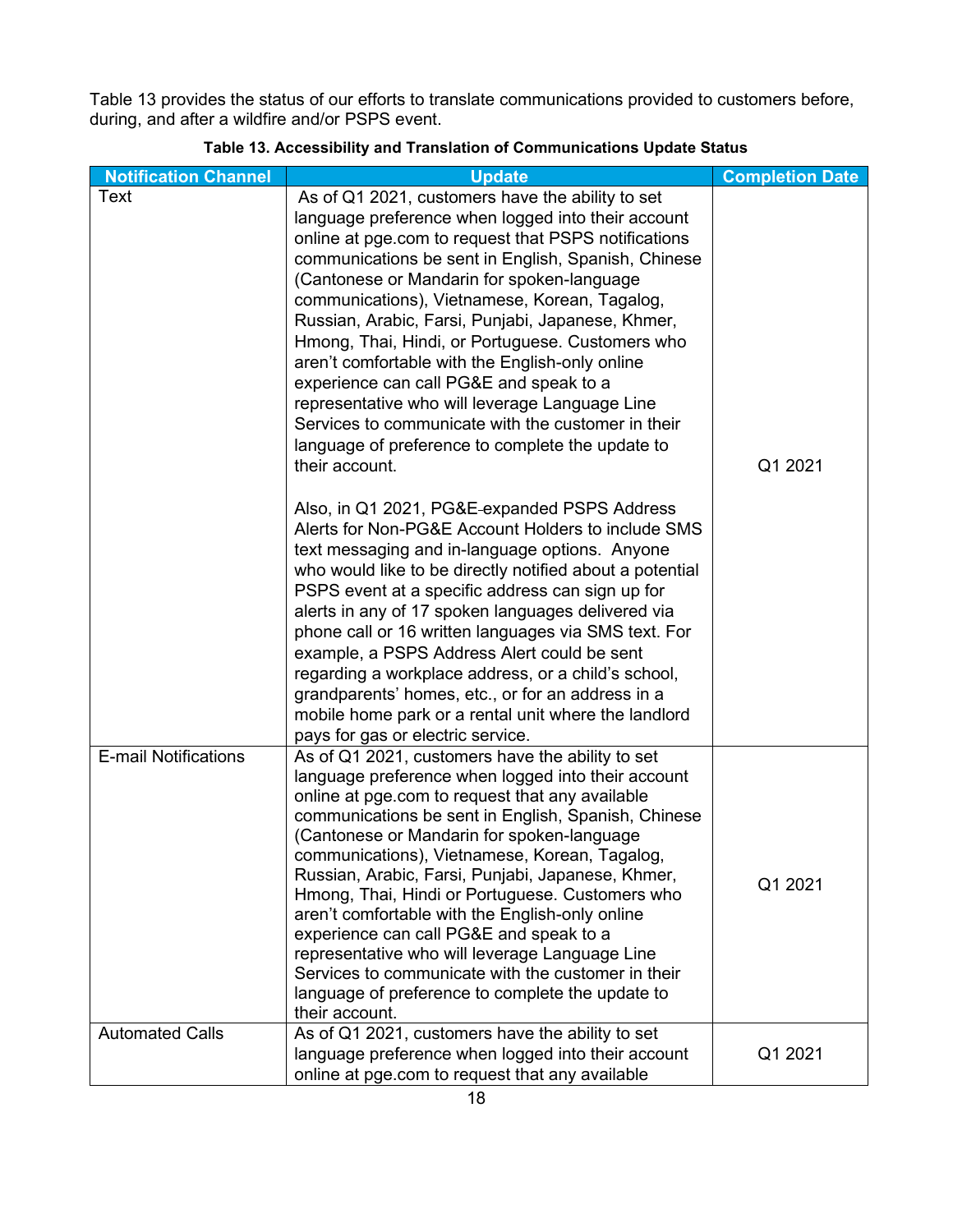|                     | communications be sent in English, Spanish, Chinese<br>(Cantonese or Mandarin for spoken-language<br>communications), Vietnamese, Korean, Tagalog,<br>Russian, Arabic, Farsi, Punjabi, Japanese, Khmer,<br>Hmong, Thai, Hindi or Portuguese. Customers who<br>aren't comfortable with the English-only online<br>experience can call PG&E and speak to a<br>representative who will leverage Language Line<br>Services to communicate with the customer in their<br>language of preference to complete the update to<br>their account.                                                                                                     |         |
|---------------------|--------------------------------------------------------------------------------------------------------------------------------------------------------------------------------------------------------------------------------------------------------------------------------------------------------------------------------------------------------------------------------------------------------------------------------------------------------------------------------------------------------------------------------------------------------------------------------------------------------------------------------------------|---------|
|                     | Also, in Q1 2021, PG&E-expanded PSPS Address<br>Alerts for Non-PG&E Account Holders to include SMS<br>text messaging and in-language options. Anyone<br>who would like to be directly notified about a potential<br>PSPS event at a specific address can sign up for<br>alerts in any of 17 spoken languages delivered via<br>phone call or 16 written languages via SMS text. For<br>example, a PSPS Address Alert could be sent<br>regarding a workplace address, or a child's school,<br>grandparents' homes, etc., or for an address in a<br>mobile home park or a rental unit where the landlord<br>pays for gas or electric service. |         |
| Web (Emergency web) | In Q1 2021, updates were made to our PSPS<br>emergency website to make the outage map more<br>user-friendly, particularly in mobile view. This included<br>adjusting the zoom level used when a user shares<br>their location, resizing the pop up on the outage map,<br>and collapsing the map legend to increase the visible<br>map area. Additionally, the confirmation pages for<br>outage address alerts were enhanced to show details<br>about the contact method the user provided and the<br>language that the user signed up for. Backend<br>improvements were also made to enhance<br>monitoring, scaling, and cybersecurity.    | Q1 2021 |

# <span id="page-23-0"></span>**5 In-Event PSPS Customer Communications**

PG&E will continue to use all communication channels available during an event. These include direct-to-customer notifications sent via phone, text and email, which will be supplemented by website, call-center support, media engagement (multi-cultural news outlets, earned and paid media, social media), and collaboration with Public Safety Partners and CBOs. Using the multi-channel communication approach enables PG&E to notify and engage with potentially impacted public safety partners, critical facilities, Medical Baseline customers, all other customers, and the general public. Below summarizes progress made to AFN-related PSPS customer communications since filing our Q4 2020 AFN Progress Report on December 1, 2020.

# <span id="page-23-1"></span>5.1 **Notifications for Medical Baseline and Life Support Customer[s](#page-24-5)**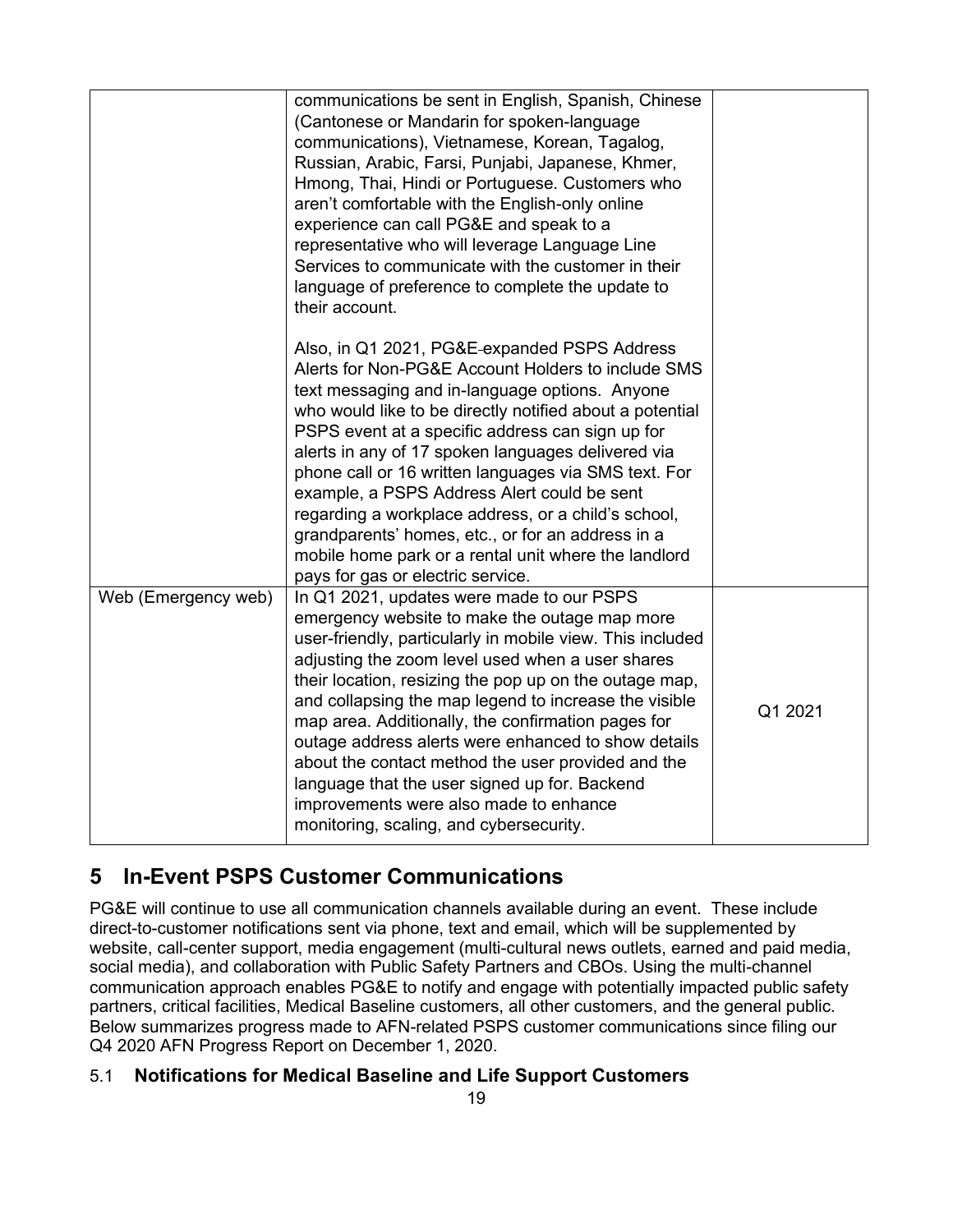[Table](#page-24-5) 14 summarizes the updates to notifications for Medical Baseline and Life Support Customers in Q1 2021.

<span id="page-24-5"></span>

| Table 14. Summary of Q1 2021 Notifications for Medical Baseline and Life Support Customers |  |  |  |
|--------------------------------------------------------------------------------------------|--|--|--|
|                                                                                            |  |  |  |

<span id="page-24-3"></span>

| <b>Completed reviews of master metered MBL</b><br>customers who did not acknowledge any 2020<br><b>PSPS notifications</b> | 106 |
|---------------------------------------------------------------------------------------------------------------------------|-----|
| Identified customers with updated contact<br>information on MBL applications                                              | 16  |
| <b>Customers no longer enrolled in the MBL program</b>                                                                    | 4   |

# <span id="page-24-0"></span>**5.2 Dedicated CBO Liaison During PSPS Events**

In 2020, PG&E established a CBO Liaison to maintain ongoing communications with CBOs before, during, and after PSPS events, which will continue into the 2021 PSPS season. Following feedback from PG&E's AFN-focused advisory council PWDAAC, PG&E established daily coordination calls with CBO resource partners supporting PSPS events to provide an open forum to answer questions, offer suggestions regarding how they can best support their customers, and facilitate more localized coordination among the partners. During the January PSPS event, these daily coordination calls were held with CBO resource partners.

# <span id="page-24-1"></span>**5.3 In-Event CBO Engagement and Community Partnerships**

PG&E developed a dedicated team during PSPS events to engage with resource partner CBOs (e.g., CFILC, food banks, meals on wheels, and CBOs that provide translations in indigenous languages), as well as information-only CBOs, to manage two-way communication leading up to and during each PSPS event. Specifically, we coordinated with CBOs in the following ways during the Q1 2021 PSPS event:

- PG&E engaged with over 250 "information-based" CBOs during the event, sharing courtesy notification updates, press releases, fact sheets, and other relevant information that CBOs could share with their constituents to expand our reach to communications.
- PG&E partnered with food banks to supply 525 food boxes. Meals on Wheels provided 300 meals to 100 seniors.

[Table 15](#page-24-4) [below](#page-24-4) summarizes the numbers of CBO partners that helped serve our customers during the Q1 2021 PSPS event.

<span id="page-24-4"></span>

| <b>Event Date</b> | <b>CBO</b><br><b>Partnerships</b> | <b>Meals on</b><br><b>Wheels</b> | $\mathsf{ILCs}^\dagger$ | <b>Food</b><br><b>Banks</b> | <b>Grocery</b><br><b>Delivery</b> | In-Language<br>CBO |
|-------------------|-----------------------------------|----------------------------------|-------------------------|-----------------------------|-----------------------------------|--------------------|
| January 19        |                                   |                                  |                         |                             |                                   |                    |

#### **Table 15. Summary of CBO Outreach During PSPS Events**

# <span id="page-24-2"></span>**5.4 Website**

PG&E remains committed to the continuous improvement of its websites to better meet the diverse needs of its customers. As we launch new features and functionality to pge.com and pgealerts.alerts.pge.com, we ensure compliance with WCAG 2.0 AA standards. We also seek to improve the customer experience with user testing for key components.

In Q1 2021, website improvements we completed include: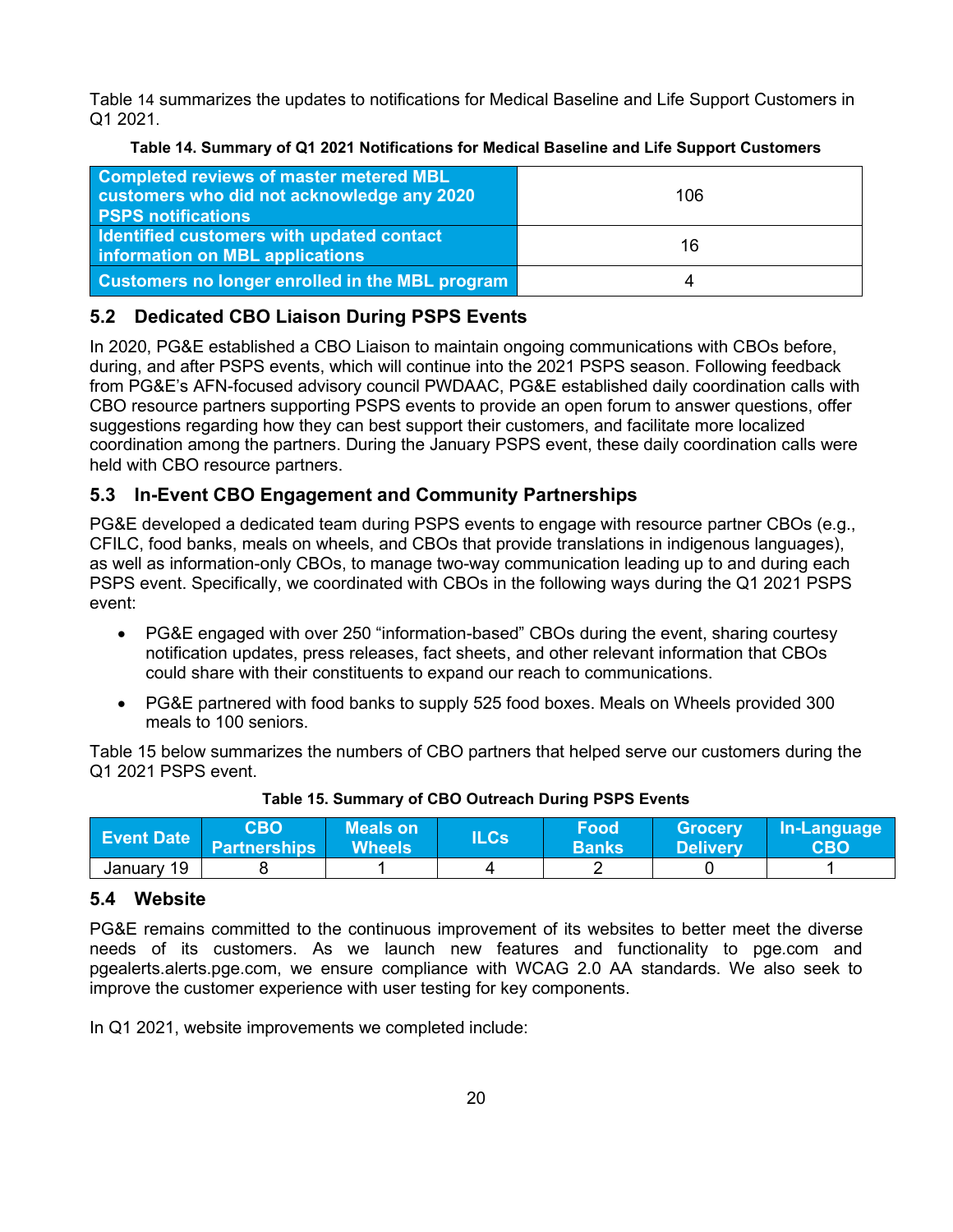- 1. **Capturing Language Preference**: PG&E is preparing for the Language Preference Campaign that will launch in Q2. Customers will be able to select language preference for receiving PSPS and Wildfire event notifications in 16 languages.
- 2. **Adjusting Script Language:** Detailed in Section 5.5.5
- 3. **PSPS Address Alerts:** Detailed in Section 5.5.6

## <span id="page-25-0"></span>**5.5 Other Forms of PSPS Event Notifications**

### <span id="page-25-1"></span>**5.5.1 Media Engagement**

PG&E continued to engage with the media, including multi-cultural news organizations, issuing press releases, augmenting paid advertising, issuing radio spot advertisements, conducting and live streaming news conferences with ASL translators, and participating in media interviews, and, when available, running paid advertising on radio and digital channels. In turn, these media organizations may provide communications on the radio, broadcast, tv, and online.

### <span id="page-25-2"></span>**5.5.2 Multicultural Media Engagement**

PG&E is focused on enhancing coordination with multi-cultural media organizations. PG&E currently has a partnership with 36 multi-cultural media organizations that provide information in-language through multiple outlets. PG&E is planning on hosting in-language PSPS webinars with our multicultural media partners. PG&E will look for opportunities to expand media partnerships that cover other languages.

<span id="page-25-5"></span>

| <b>Month</b>  | <b>Summary of Multicultural Media Engagement Activities</b>                                                              |  |  |  |
|---------------|--------------------------------------------------------------------------------------------------------------------------|--|--|--|
| January 2021  | Shared news releases and vital information with multi-cultural media<br>organizations regarding the PSPS event in Kern   |  |  |  |
|               | Compiled year-end report and gathered feedback from multi-cultural<br>media organizations regarding partnerships in 2020 |  |  |  |
| February 2021 | Began planning for the 2021 wildfire season and the partnerships<br>with multi-cultural media organizations              |  |  |  |
| March 2021    | Worked to identify new multi-cultural media organizations for the<br>2021 campaign                                       |  |  |  |

| Table 16. Multicultural Media Engagement Activities (by Month) |
|----------------------------------------------------------------|
|----------------------------------------------------------------|

## <span id="page-25-3"></span>**5.5.3 Social Media**

PG&E uses social media, including Facebook, Instagram, Twitter and NextDoor, to direct users to its website where they can access important emergency preparedness information, as well as PSPS event updates and resources (e.g., CRC locations). In Q1 2021, PG&E continued to expand its use of social media platforms to provide customers with information that allows them to better prepare for emergencies and effectively manage their energy use by:

- Emergency planning for seniors
- Planning for medical needs
- Sign up for Medical Baseline
- Extended COVID-19 emergency customer protections

Examples of social media posts can be found in Appendix A.

## <span id="page-25-4"></span>**5.5.4 PG&E Contact Center Services**

PG&E operates three contact centers in the state of California and provides 24/7 emergency live agent service for customers to report emergencies and obtain PSPS-related updates, as needed. As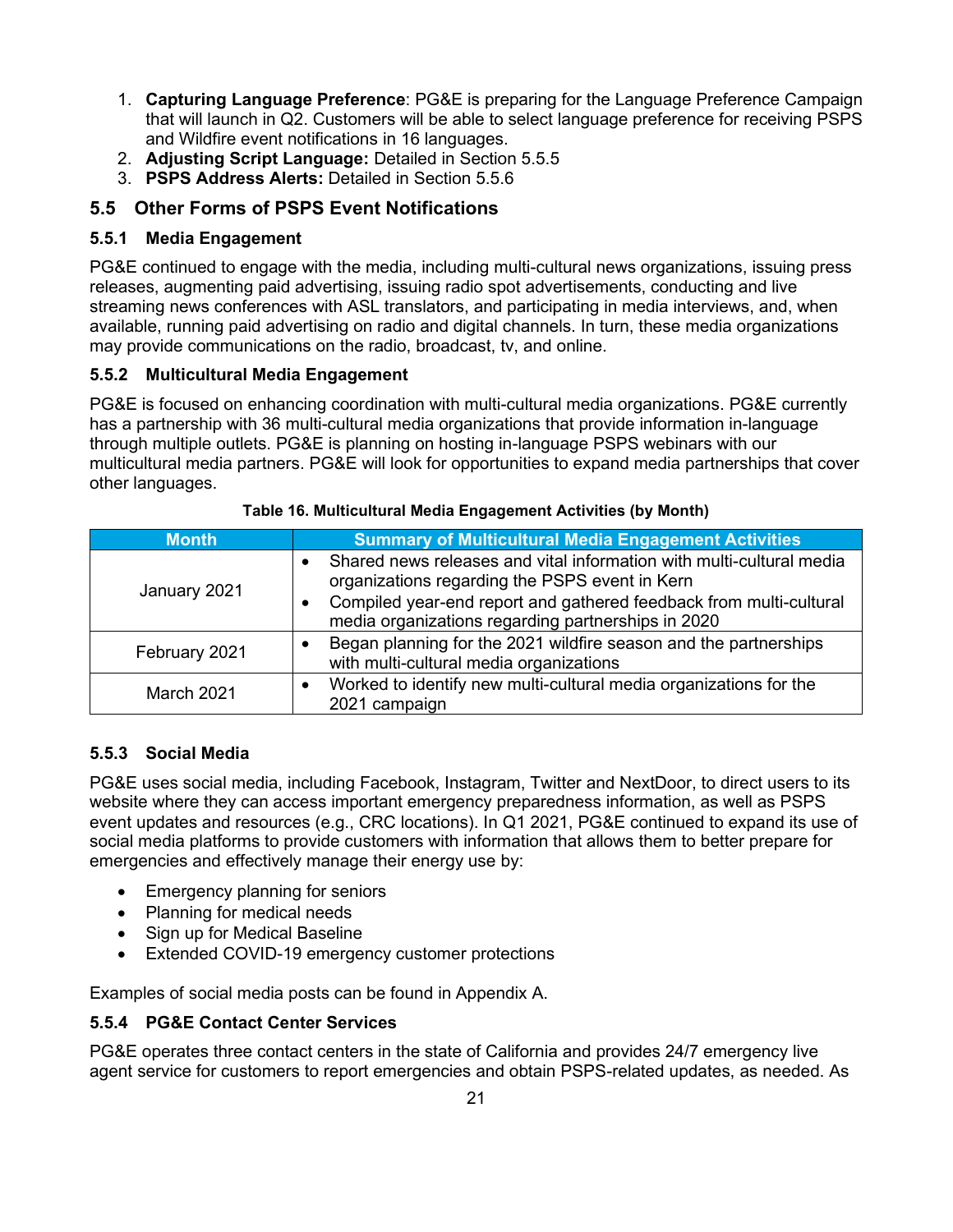an option for in-language support, our PSPS event webpage directs customers to call our contact centers. PG&E's call centers continue to be equipped to provide translation support in over 250 languages and 10 indigenous languages. During the Q1 2021 PSPS event, PG&E call centers handled over 75,000 PSPS related calls with an average wait time of approximately 28 seconds.

[Table 17](#page-26-3) [below](#page-26-3) includes call center-related metrics associated with the Q1 2021 PSPS event.

<span id="page-26-3"></span>

| <b>2021 PSPS</b><br><b>Event Date</b> | <b>Total Calls</b><br><b>Handled</b> | <b>PSPS Calls</b><br><b>Handled</b> | <b>Average</b><br><b>Speed of</b><br><b>Answer for</b><br><b>PSPS Calls</b> | Number of Languages<br><b>Supported by Call</b><br><b>Center Translation</b><br><b>Services</b> |
|---------------------------------------|--------------------------------------|-------------------------------------|-----------------------------------------------------------------------------|-------------------------------------------------------------------------------------------------|
| January 19                            | 75,185                               | 1,648                               | 28 seconds                                                                  | 27                                                                                              |

**Table 17. Call Center Support Services During Q1 2021 PSPS Event**

More information can be found in PG&E's PSPS Report to the CPUC January 19 – 21, 2021 De-Energization Event.<sup>8</sup>

### <span id="page-26-0"></span>**5.5.5 Improvements to Interactive Voice Recording (IVR) Call Flow**

PG&E has shortened the Watch and Warning IVR notification messaging, while also increasing clarity of intent. This will allow for shorter time of execution of the IVR and a more consistent experience for the customer. The implementation of this revised messaging is expected to be completed by late Q2 or early Q3.

## <span id="page-26-1"></span>**5.5.6 Address Alerts for Non-PG&E Account Holders**

Beginning in Q2 2021, PG&E will promote Address Level Alerts (ALA), a new address-specific notification option that will replace Zip Code Alerts. First launched for IVR last fall, Address Alerts were added in Q1 to include SMS text. This enhanced notification option was developed as a direct result of feedback from the PWDAAC Council. Alerts can be received via IVR or SMS and in-language (English + 15 languages).

# <span id="page-26-2"></span>**6 Conclusion**

PG&E will continue to provide a quarterly update regarding its progress towards meeting our 2021 PSPS AFN Plan and the impact of our efforts to support the AFN and vulnerable population during deenergization events to help the California Public Utilities Commission understand where future gaps in addressing this population during de-energization events exist.

<sup>8</sup> [https://www.pge.com/pge\\_global/common/pdfs/safety/emergency-preparedness/natural](https://www.pge.com/pge_global/common/pdfs/safety/emergency-preparedness/natural-disaster/wildfires/PSPS-Report-Letter-01.19.21.pdf)[disaster/wildfires/PSPS-Report-Letter-01.19.21.pdf](https://www.pge.com/pge_global/common/pdfs/safety/emergency-preparedness/natural-disaster/wildfires/PSPS-Report-Letter-01.19.21.pdf)